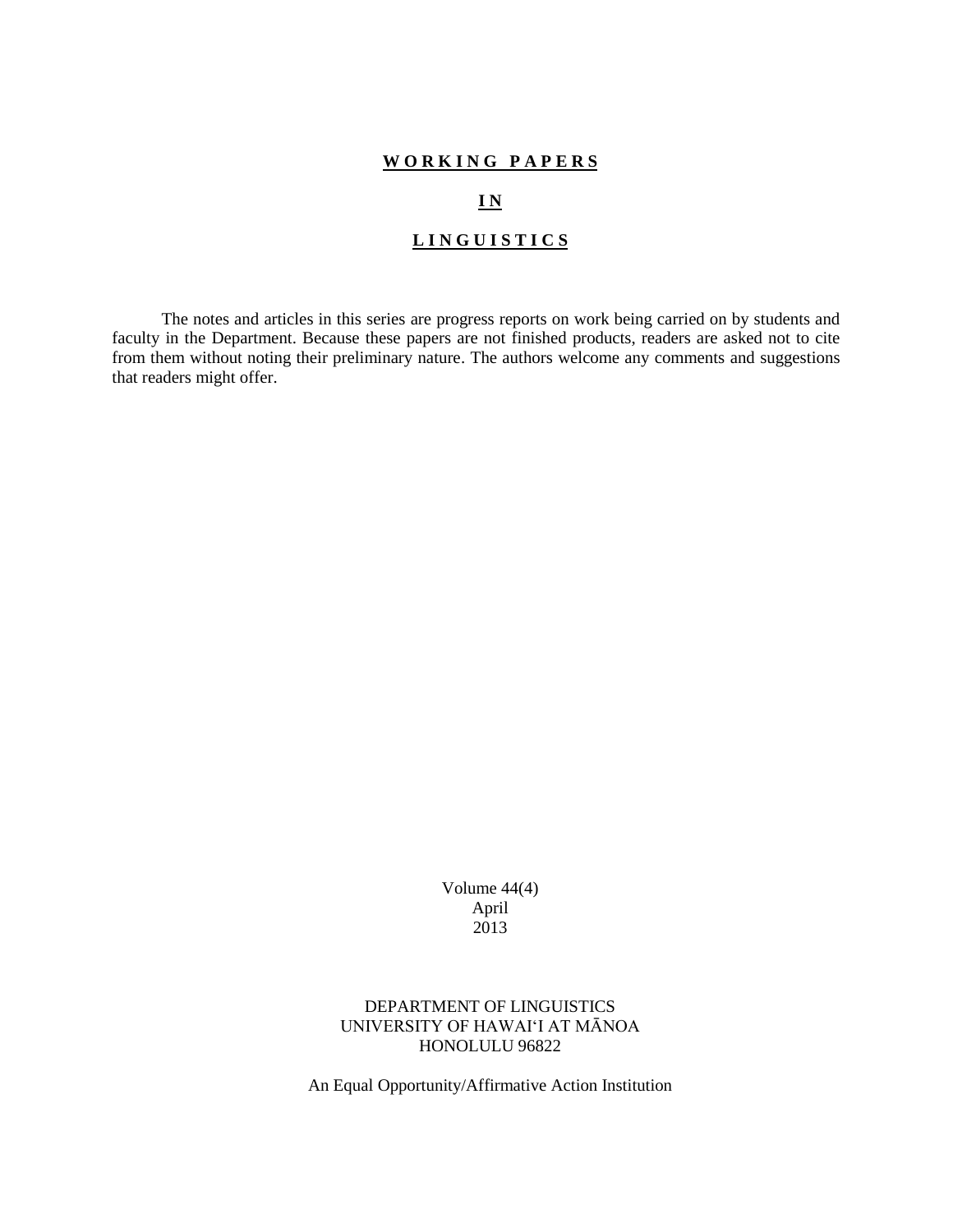### DEPARTMENT OF LINGUISTICS FACULTY 2013

Victoria B. Anderson Andrea Berez Derek Bickerton (Emeritus) Robert A. Blust Lyle Campbell Kenneth W. Cook (Adjunct) Kamil Deen Patricia J. Donegan (Co-Graduate Chair) Katie K. Drager Emanuel J. Drechsel (Adjunct) Michael L. Forman (Emeritus) John H. Haig (Adjunct) Roderick A. Jacobs (Emeritus) William O'Grady Yuko Otsuka Ann Marie Peters (Emeritus, Co-Graduate Chair) Kenneth L. Rehg (Chair) Lawrence A. Reid (Emeritus) Amy J. Schafer Albert J. Schütz, (Emeritus, Editor) Jacob Terrell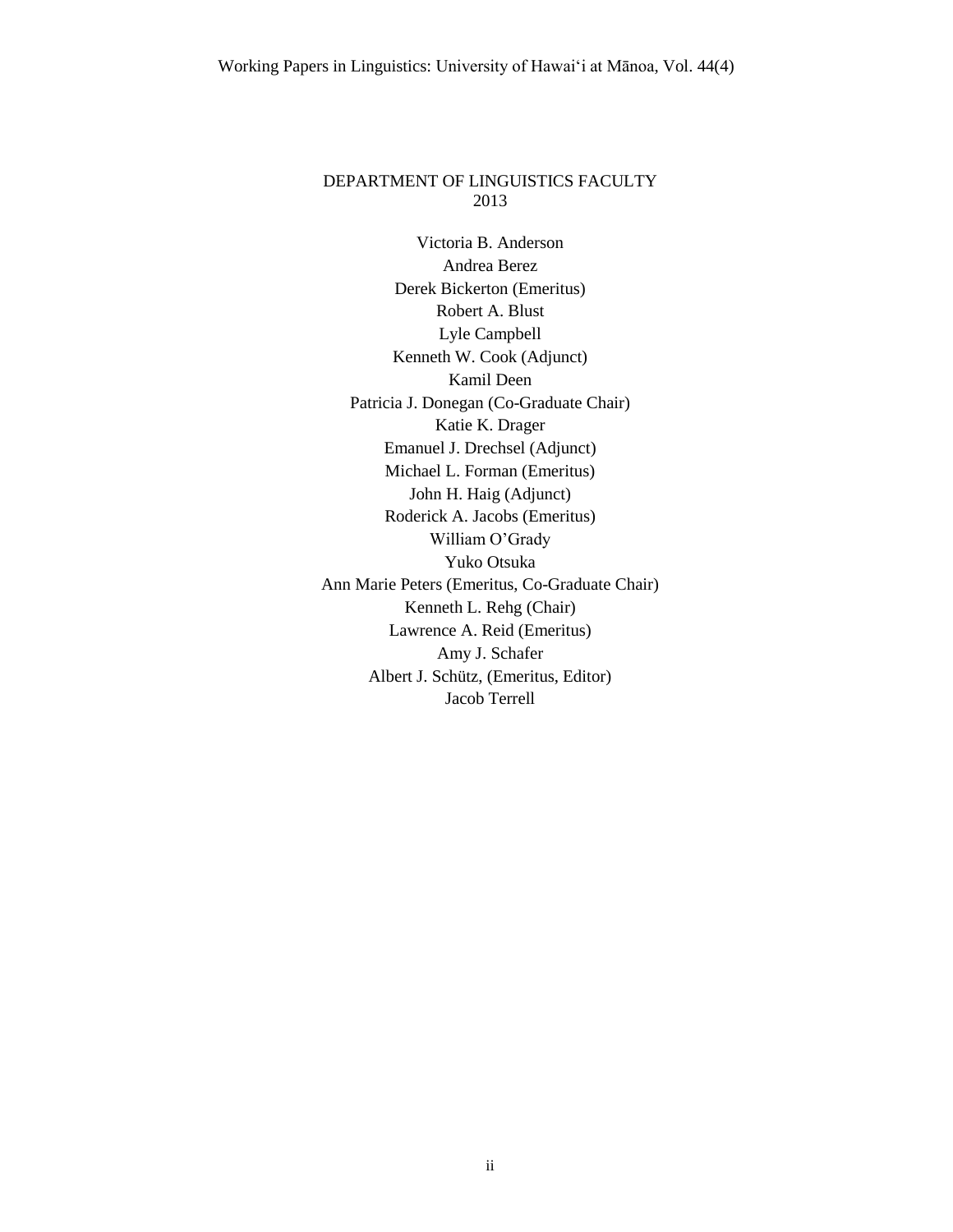# THE STATUS OF SUBJECT AND OBJECT PRONOMINAL ELEMENTS IN LUKUNOSH MORTLOCKESE

#### EMERSON LOPEZ ODANGO

Subject and object pronominal elements go by a variety of names in the literature of Oceanic languages. Few authors, however, clarify the morphophonological and morphosyntactic status of such elements. This paper investigates the status of subject markers and object markers in the Lukunosh dialect of Mortlockese, a minority language spoken in the Federated States of Micronesia. Through the application of morphophonological and morphosyntactic tests established in the literature, I conclude that: (1) subject markers are proclitics that have ambiguous interpretation as either anaphoric agreement (arguments) or grammatical agreement, and (2) object markers are suffixes that show a split: (a) the third-person singular object marker behaves like a general transitivity marker when there is an overt object, and (b) both the third-person singular object marker and the other non-third-person singular object markers behave like anaphoric agreement when there is no overt object.

**1.** INTRODUCTION.<sup>1</sup> The purpose of this paper is to determine the morphophonological and morphosyntactic status of the subject and object pronominal elements in Mortlockese. A typical characteristic of Oceanic languages is that subject and object NPs are cross-referenced with pronominal elements that usually provide person and number information, and which are in a close relationship with the verb, either as affixes or clitics. In (1) from Toqabaqita, 2 the pre-verbal pronominal element *e* '3SG.NFUT' is coreferential with the subject *wela* 'child', while the post-verbal pronominal element *-na* '3.OBJ' is coreferential with the object *baqu* 'banana':

(1) Toqabaqita (Lichtenberk  $2005:118 = (19)$ ) Wela **e** qiliano-**na** tawaa baqu. child 3SG.NFUT pile.soil.around-3.OBJ be.bad banana 'The child piled the soil around the banana (tree) badly.'

l

Languages such as Toqabaqita exhibit conservative reflexes of Proto-Oceanic subject and object pronominal elements (Lynch et al. 2002), both in phonological shape and morphosyntactic position. The actual terms used to describe these elements in different languages vary from author to author, but the descriptive cover terms "subject marker" and "object marker" are common. For example, Lichtenberk 2005, Evans 2008, and Hattori 2012 (following Good and Welley 1989) all refer to the subject pronominal element in Toqabaqita, Marovo, and Pingelapese (respectively) as "subject markers."<sup>3</sup> Using such a vague term permits the author to avoid making any theoretical commitments to either the

<sup>&</sup>lt;sup>1</sup> I would like to thank Yuko Otsuka, Kamil Deen, Victoria Anderson, William O'Grady, Ryoko Hattori, Jojo Peter, Karnim Judah, and the participants of the Fall 2011 Semester of LING 750X *Austronesian Syntax* for the valuable comments on this project. I also thank the residents of Pakin Atoll for their unfailing assistance, and especially Liperto Linge for his dedication as my language teacher: *kilissou shaapwúr áámi mwonson reen óómi alillis, sangei loomw toorei iei.* All errors in this work are mine alone.

 $2^2$  Glossing and abbreviation conventions follow those in the Leipzig Glossing Rules, except for the following: ABAN, abandoned; ALLINCL, all-inclusive; CLASS, classifier; CONST, construct-genitive suffix; DM.CONT.ACT, discourse marker that expresses a continual action; DM.SOFT, discourse maker that softens expressions; EMPH, emphatic; EXIS, existential; GNR, general; HEV, high evidentiality; IMM, immediate; LOCATION, locational; MED, medial; NFUT, non-future; NUM, numeral; POT, potential; REAL, realis; REDUP, reduplicated element; STATV, stative; TH, theme. Even though I do not yet provide my arguments for the morphophonological status of the SM and OM (which I address in section 5), for the moment I will consistently use hyphens between SM and TAM markers and between verbs and OM.

<sup>&</sup>lt;sup>3</sup> Hattori 2012 provides an alternative analysis for what Good and Welley 1989 describe as "subject" markers," considering them to be auxiliary verbs that encode evidentiality.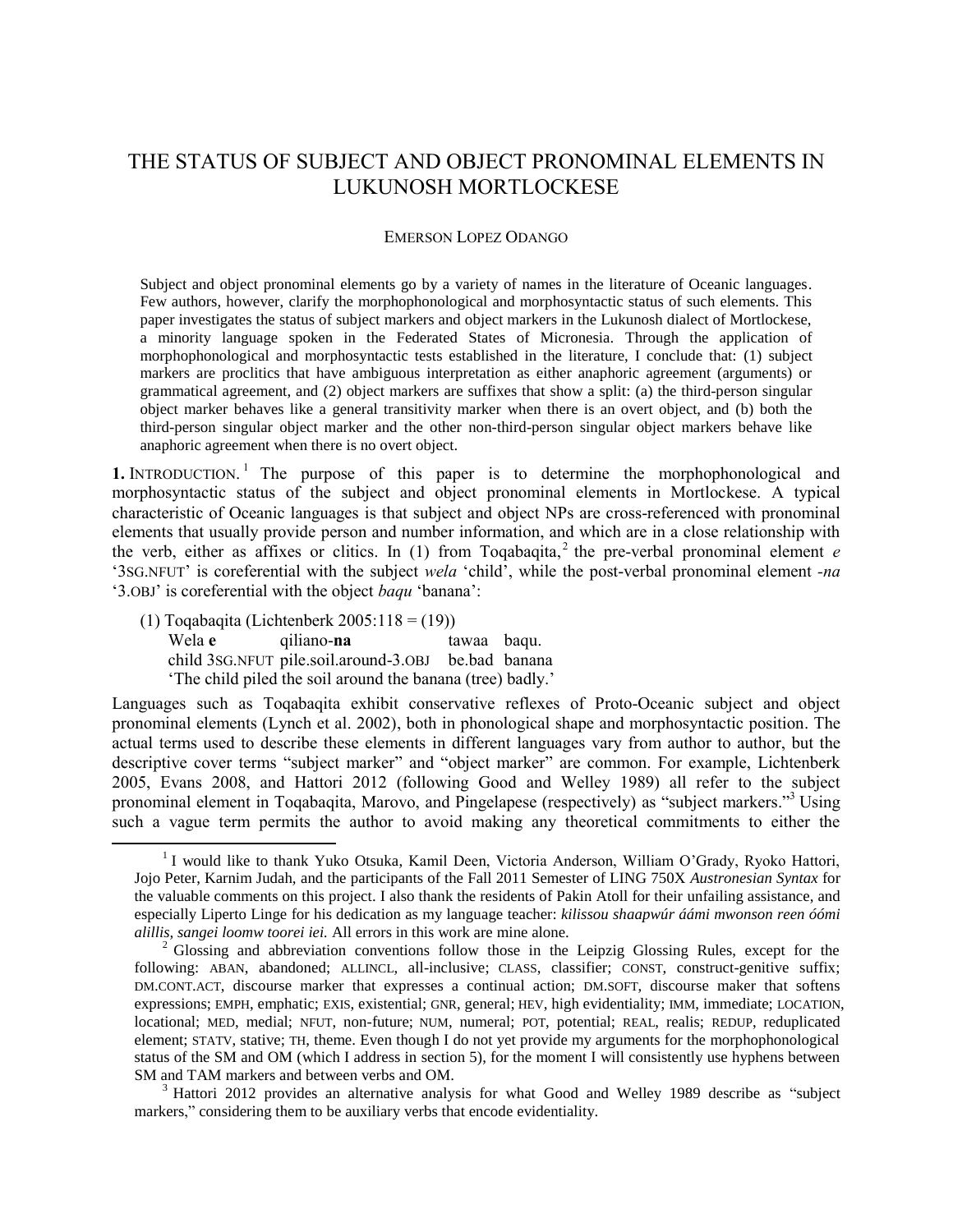morphophonological status (clitic vs. affix) or the morphosyntactic status (argument vs. agreement) of the element in question (Auger 1994, 2004).

Regardless of whatever descriptive term is used to label such pronominal elements, two fundamental questions arise. The first is a matter of determining if the element a clitic or an affix, whereby a clitic is an element that is "word-like in [syntax], but phonologically must lean for support" on a host (Matthews 1991:218), and an affix is an obligatorily bound morph that attaches to a stem and is both syntacticallyand phonologically-dependent.<sup>4</sup> The second is a matter of determining if the element is an argument or an instance of agreement, whereby an argument is a syntactic constituent that is required by another predicate (e.g., the direct object argument of a transitive verb), and agreement is "[morphological] marking that records a nominal's inherent features (usually person, number, gender and/or case) on … a verb" (O'Grady 2009:116).<sup>5</sup> Auger (1994, 2004) clarifies that these two questions are independent of each other: essentially, "the question of whether [an element] is an affix or a syntactically independent element belongs to the realm of morphophonology," whereas "the question of whether [an element] is an agreement marker or an argument is of a morphosyntactic nature" (2004:4). Such questions are not always directly addressed in the literature for Oceanic languages, especially in descriptive grammars. Investigating these issues can have typological (cf. Yamada 2006) and historical (cf. Evans 2008) ramifications. In this paper, I claim that Mortlockese subject markers are proclitics that are currently analyzable as anaphoric agreement (i.e., argument), but may possibility be reanalyzed eventually as grammatical agreement. The object markers, on the other hand, show a split: the third-person singular suffix behaves as a general transitivity marker when there is an overt object, whereas it behaves like anaphoric agreement when there is no overt object, as do the non-third-person singular suffixes.

Section 2 provides background information on Mortlockese and relevant structure of the verbal complex. In section 3, I briefly review the previous analyses of subject markers and object markers in the literature on related Chuukic languages. I investigate the morphophonological status of subject markers and object markers using tests to distinguish independent and bound elements based on Zwicky 1985 in section 4, and then tests to distinguish clitichood from affixhood following Zwicky and Pullum 1983 in section 5. I turn to the issue of determining the morphosyntactic status of the pronominal elements in section 6 following Bresnan and Mchombo 1987. The reanalysis of the third-person singular object suffix is explained in section 7. I discuss paths for future investigation and offer closing remarks in section 8.

**2.** MORTLOCKESE LANGUAGE BACKGROUND. In this section, I present demographic information of the speech community and an introductory discussion on the pronominal and verbal systems of the language.

**2.1** DEMOGRAPHIC INFORMATION AND DATA SOURCE. <sup>6</sup> Mortlockese is a member of the Chuukic group of Nuclear Micronesian languages (Bender et al. 2003, Lewis 2009). It is primarily spoken in the Mortlock Islands, a chain of atolls to the southwest of Chuuk Lagoon in Chuuk State, one of the four states of the Federated States of Micronesia (FSM).

<sup>4</sup> This is discussed further in section 4.

 $<sup>5</sup>$  This is discussed further in section 6.</sup>

<sup>&</sup>lt;sup>6</sup> The IPA values for the orthographic symbols used are as follows:  $\langle 4 \rangle = [\alpha]$ ,  $\langle 4 \rangle = [\alpha]$ ,  $\langle 4 \rangle = [\mu]$ ,  $\langle 6 \rangle =$  $[5]$ ,  $\langle m_{W} \rangle = [m_{W}]}$ ,  $\langle ng \rangle = [n]$ ,  $\langle pw \rangle = [p_{W}]}$ ,  $\langle ch \rangle = [t]$ ,  $\langle sh \rangle = [f]$ ,  $\langle CC \rangle = [C;]$ ,  $\langle VV \rangle = [V;]$ . Other symbols, such as  $\langle s \rangle$  and  $\langle \circ \rangle$ , have their expected IPA values.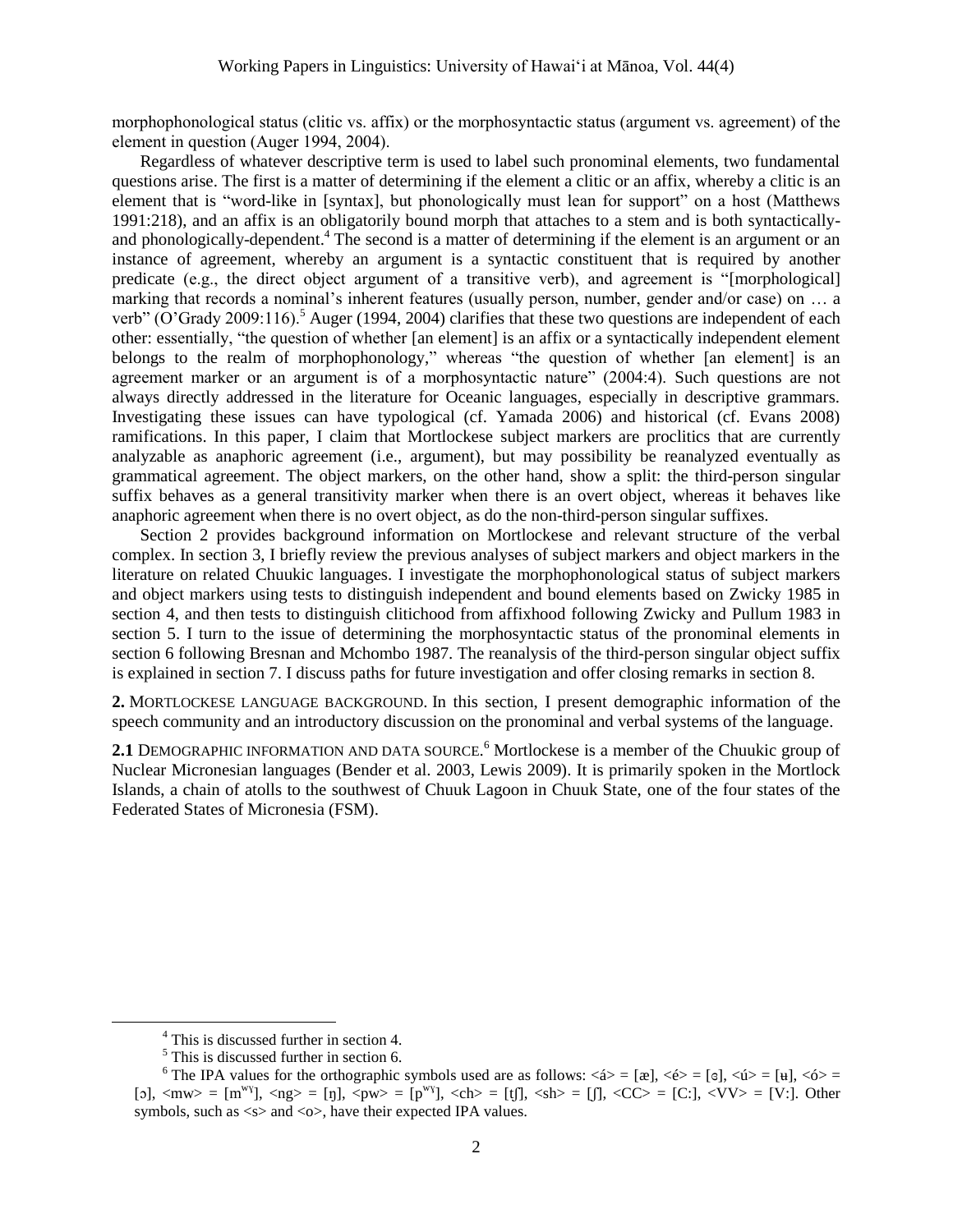

FIGURE 1. Map of the Mortlock Islands<sup>7</sup>

There are approximately 7,000 speakers of Mortlockese (2000 Chuuk Census), plus an additional 2,000–3,000 in diasporic communities in the FSM, Guam, Hawai'i, and the mainland US. Mortlockese is best viewed as a chain of at least 11 different dialects corresponding to the inhabited islets in the Mortlock Islands group, rather than a single homogenous language. My data come from fieldwork on Pakin Atoll in Pohnpei State (2006–the present) in the form of fieldnotes and audio recordings. The Lukunosh dialect one of the southernmost Mortlockese dialects—is primarily represented in my examples, since the consultants whose speech I use in this paper are L1 speakers of the Lukunosh dialect of Mortlockese (with Pohnpeian as their L2). I draw upon the speech of my primary consultants with whom I have engaged in focused discussion/elicitation of morphosyntax: two female speakers (one late 40s, the other early 50s) and three male speakers (one mid 30s, the other two mid 50s). Their agreement of the forms I present in this paper is robust (although I have not yet engaged in qualitative measurements of this). Accordingly, my claims here are for the diasporic Pakin communalect of the Lukunosh dialect of Mortlockese (although a few specific examples are tokens from speakers of the Ettal and Satawan dialects; these examples are noted accordingly).

**2.2** CLAUSAL CONSTITUENT ORDER. The basic clausal constituent order of Mortlockese is provided in figure 2.

FIGURE 2. Mortlockese clausal constituent order

## $(\text{NP}_{\text{SIR}}) \cdot \text{SM} \cdot \text{TAM} \cdot \text{ADVERB} \cdot \text{V} \cdot \text{OM} \cdot (\text{NP}_{\text{ORJ}})$

 $<sup>7</sup>$  Map courtesy of Danko Taboroši, Island Research and Education Initiative.</sup>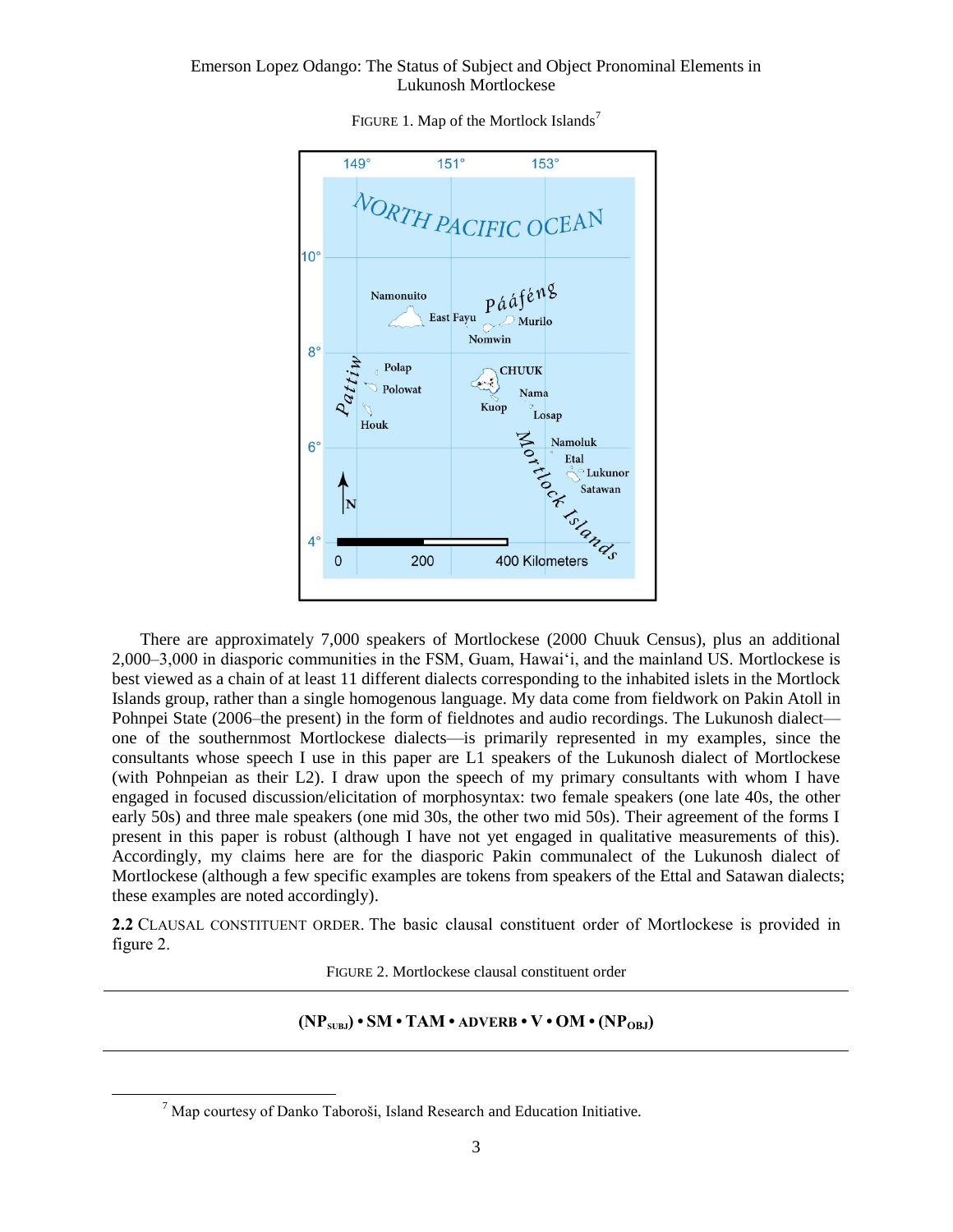For consistency, I refer to the subject pronominal elements as "subject markers" (hereafter, SM) and the object pronominal elements as "object markers" (hereafter,  $OM$ ).<sup>8</sup> Also, I use hyphens to distinguish morpheme boundaries for both SM and OM. In sections 4, 5, and 6, however, I provide my arguments for the morphosyntactic and morphophonological statuses of SM and OM (and change glossing conventions accordingly).

Non-pronominal subject NPs occur sentence-initially. Independent pronouns (also referred to as "focus pronouns") may also occur in this clause-initial position. SM in Mortlockese precede Tense-Aspect-Mood (TAM) markers, followed by adverbs, then by the main verb. For canonical transitive sentences, OM directly follow the verb. If the object is non-pronominal, it occurs sentence finally, following OM. To illustrate, consider (2), which contains all of these elements:

(2) Ngaang i-sán mwo shuu-nge-i mwáán=we. 1SG.EMPH 1SG.SBJ-NEG.POT yet meet-TH-3SG.OBJ man=DIST.SG 'As for me, I have not yet met that man.'

Table 1 provides the paradigms for the independent pronouns, SM, and OM.

|                           | <b>INDEPENDENT</b>        | <b>SM</b>      | <b>OM</b>                       |
|---------------------------|---------------------------|----------------|---------------------------------|
| 1 <sub>S</sub>            | ngaang                    |                | ei/ái                           |
| 2SG                       | een                       | $u/\sigma^9$   | k                               |
| 3sG                       | ii                        | e              | $i[j]/u[w]/\acute{u}/(a)Q^{10}$ |
| 1PL.INCL                  | kiish                     | S1             | kish                            |
| 1PL.ALLINCL <sup>11</sup> | aukiish                   | ausi           |                                 |
| 1PL.EXCL                  | áámam/kamam <sup>12</sup> | a <sub>1</sub> | kamam                           |
| 2PL                       | áámi                      | au             | kami                            |
| 3PL                       | iir                       | re             |                                 |

| TABLE 1. Mortlockese pronominal elements |  |
|------------------------------------------|--|
|------------------------------------------|--|

Independent pronouns are used in response to WH-questions as in (3), and for emphasis/contrast as previously illustrated in (2), as well as here in (4):<sup>13</sup>

(3)

| $\sim$ | a. | - Té | e-pé           | filla?  |
|--------|----|------|----------------|---------|
|        |    | who  | 3SG.SBJ-FUT    | go.away |
|        |    |      | 'Who will go?' |         |

 $8$  I use these abbreviations with plural denotation. Later in this paper, for my discussions about the thirdperson singular OM, I treat the abbreviation as singular (referring to the construction as a whole, rather than to the various morphological realizations of that OM).

<sup>9</sup> Of the two second-person singular forms, *u* is by far the most common one across speakers, with *o* restricted to a few fixed phrases like *o-sé mwashan* (2SG.SBJ-NEG want) 'please (literally, 'don't you want')'. Even then, alternation with *u* is idiosyncratic (e.g., *u-sé mwashan*).

 $10$  The zero morph is often preceded by lengthening of the preceding vowel in the verb, when V-final. If the verb is C-final, then *a* is added to the end as a "theme" or "extension" (Spencer 1991:11), to which the OM attach.

 $11$  When the first-person all-inclusive pronoun exists in a paradigm, it denotes all members of a group, including those who are not in earshot of the speaker or are not in the immediate vicinity, whereas the firstperson inclusive denotes only those who are in earshot/in the immediate vicinity.

 $12$  Speakers have idiosyncratic preferences as to which form they tend to use on a regular basis, although both are available for any given speaker.

 $13$  The independent pronouns will be described as (EMPH) only when emphasis/contrast is evident in the context.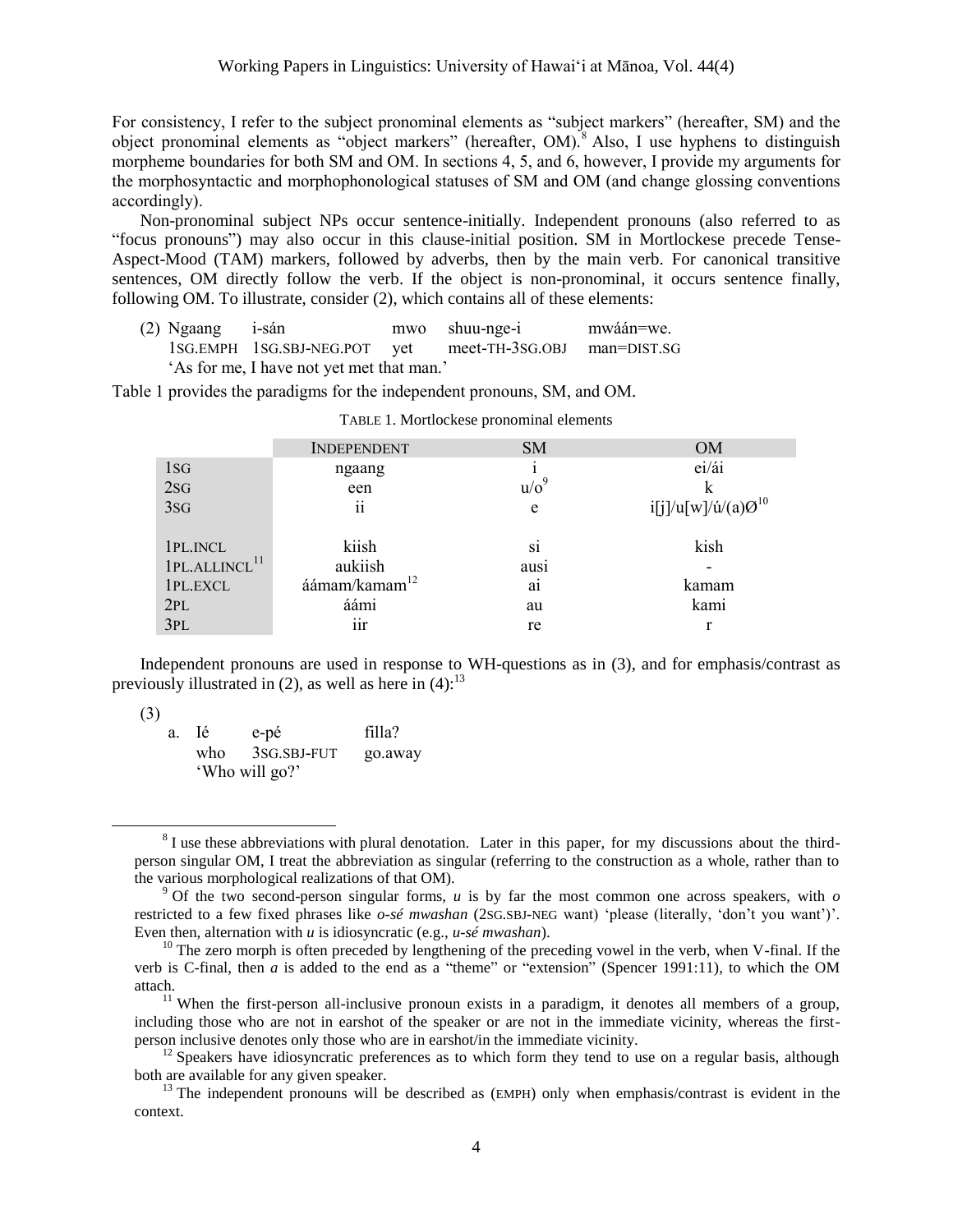- b. **Een**. 2SG 'You (will go).'
- (4) "Iei i-pé le kapas pwe **ngaang** i-mi to." now 1SG.SBJ-FUT IMM speak because1SG.EMPH 1SG.SBJ-STATV able 'Now I am going to speak up because I am able to (do this).' (Referring to the unique plan that he (the Frog) believes he has devised, not others.)

Note the co-occurrence of the independent pronoun *ngaang* (1SG) and the SM *i* (1SG.SBJ) in the subordinate clause in (4). Common and proper noun subjects usually occur in sentence-initial position. The coreferential pre-verbal SM appears to be obligatory, as shown in  $(5)$ :<sup>14</sup>

(5) [**Rayleen/áte**=**we**] \*(**e-**)ké ún-úme-**i** [**shaan=ie**]. R./child=DIST.SG 3SG.SBJ-PST drink-TH-3SG.OBJ water=PROX.SG 'Rayleen/That child drank this water.'

Clauses that do not contain a sentence-initial subject noun phrase are grammatical, so long as the SM is present; thus, sentences such as *eké únúmei shaan ie* 'he/she/it drank this water' are licit given that the third-person singular SM anaphorically links to a previously mentioned referent.

Regarding object material, (6) illustrates that independent pronouns in post-verbal object position cannot co-occur with OM; this is in contrast to patterns like (2) and (4), in which the independent pronoun and SM can co-occur to express subject material:

 $(6)$  I-aa wor-o-k (\*een). 1SG.SBJ-REAL see-TH-2SG.OBJ 2SG 'I see you.'

For verbs whose direct object is not an affected patient—which include some native verbs that have invariable forms such as *mwashan* 'want' and *afishiak* 'like', as well as borrowed verbs such as *kóól* 'call (< English *call*)'—only the independent pronoun (without OM) can occur in the post-verbal object position, as illustrated in (7):

```
(7)
```
l

- a. I-pé kóól **een**. 1S.SBJ-FUT call 2SG 'I will call you.'
- $b. *I-né$  $k$ óól-o- $k$ <sup>15</sup> 1S.SBJ-FUT call-TH-2SG.OBJ intended: 'I will call you.'

(7b) is unacceptable because the verb *kóól* 'call' cannot take OM; this transitive construction requires an uninflected form of the verb followed by the independent pronoun, shown in (7a).

The third-person singular and plural OM show idiosyncratic behavior relevant to this overview. As illustrated in (2) and (5), the third-person singular OM can co-occur with the post-verbal object NP, but only if that object is specific/definite. <sup>16</sup> Similar to Chuukese (Sugita 1973), Mortlockese permits "semitransitive" constructions in which a syntactically transitive clause with a non-specific/indefinite lexical noun phrase object (lacking a demonstrative marker) does not exhibit OM. Compare (8a–c):

 $14$  Note, however, the discussion of apparent null SM in section 6.1.

<sup>&</sup>lt;sup>15</sup> The most frequent transitivizing affix that is used for non-native vocabulary is *-nei*, but this, too, is unattested (e.g.,, \**kóól-nei* 'call someone' or \**kóól-nok* 'call you').

 $16$  At this point in my research, it is unclear if specificity or definiteness (or even affectedness) is the relevant parameter to describe the interaction of demonstratives with overt OM. I use the slash-joined terms like 'specific/definite' as a placeholder, one that still refers to information status.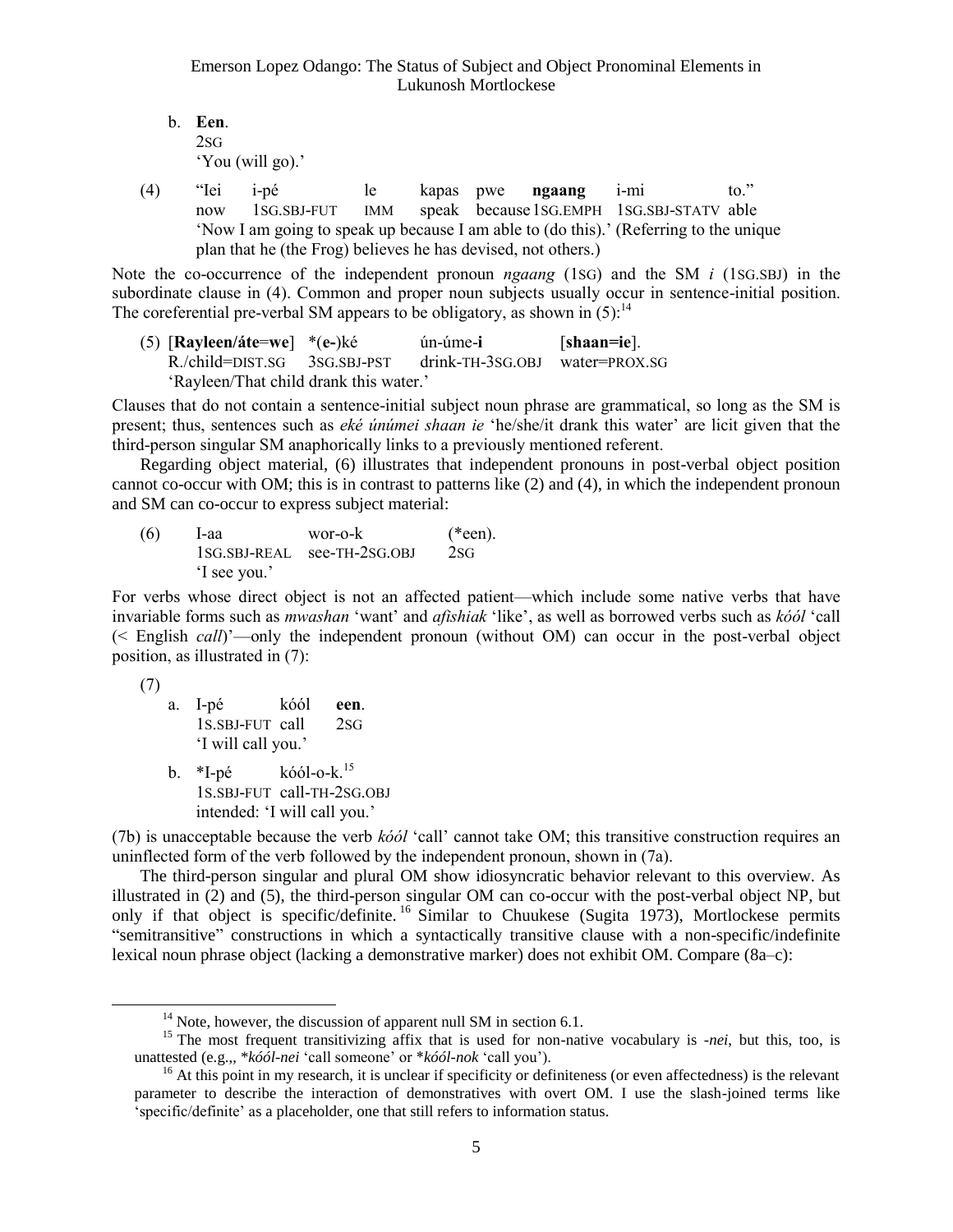| (8) |             |                                                                       |                                            |                |                                 |
|-----|-------------|-----------------------------------------------------------------------|--------------------------------------------|----------------|---------------------------------|
|     | a.          | l-pé<br>1SG.SBJ-FUT eat.raw<br>'I will eat bananas.'                  | óshóósh                                    | (shak)<br>just | $[uush]$ .<br>banana            |
|     | b.          | I-pé<br>'I will eat this banana.'                                     | ósh-ee-i<br>1SG.SBJ-FUT eat.raw-TH-3SG.OBJ |                | $[uush=ie]$ .<br>banana=PROX.SG |
|     | $c_{\cdot}$ | *I-pé<br>1SG.SBJ-FUT<br>intended: 'I will eat a banana/some bananas.' | ósh-ee-i<br>eat.raw-TH-3SG.OBJ             |                | $[uush]$ .<br>banana            |

The verb 'to eat raw' takes different forms depending if it is intransitive (*óshóósh* in (8a)) or transitive (*óshee-* in (8b)). The semitransitive example illustrated in (8a) cannot be considered to be an instance of noun incorporation, since other elements can intervene between the verb and the object, such as the adverbial *shak* 'just' (cf. Sugita 1973:400 for similar observations in Chuukese). <sup>17</sup> In a canonical transitive clause in which the patient is fully affected and individuated (Hopper and Thompson 1980), the OM are overt and obligatory, as in (8b). Verbs that exhibit OM generally do not co-occur with bare lexical noun phrase objects that lack a demonstrative marker, as in  $(8c)$ .<sup>18</sup>

Furthermore, if the lexical noun phrase object is plural—for example, common nouns co-occurring with a plural marker *kewe* as in (9a) or coordinated proper nouns as in (9b)—the OM remains in thirdperson singular form, not third-person plural.

(9)

l

- a. Ngaang i-sán mwo shuu-{**nge-i/\*ngee-r**} [mwáán=kewe]. 1SG.EMPH 1SG.SBJ-NEG.POT yet meet-TH-3SG.OBJ/TH-3PL.OBJ man=DIST.PL 'As for me, I have not yet met those men.'
- b. Ngaang i-sán mwo shuu-{**nge-i/\*ngee-r**} [Rayleen mé Romcy]. 1SG.EMPH 1SG.SBJ-NEG.POT yet meet-TH-3SG.OBJ/TH-3PL.OBJ R. and R. 'As for me, I have not yet met Rayleen and Romcy.'

This discord between the number of the overt object NP and the OM applies to all the allomorphs of the third-person singular OM, and suggests that this particular OM is being reanalyzed as a "default" transitive marker (discussed at length in section  $7$ ).<sup>19</sup> The same pattern is found in other Oceanic languages, such as Toqabaqita (Lichtenberk 2005:116–17). When there is no overt lexical noun phrase object in the clause and the referent is anaphoric, then the OM are used (cf. (24) in section 7).

**3.** PREVIOUS ANALYSES. All of the closest relatives of Mortlockese—the languages of the Chuukic continuum (Jackson 1983)—exhibit SM, which appear to have very similar forms and functions: pronominal elements indexing person and number features, occurring pre-verbally or before any TAM and adverbial elements. At first glance, one might assume that these SM are essentially the "same thing" across the Chuukic language family. For example, Bender et al. (2003:28) claim that Proto-Central Micronesian subject markers were once proclitics, but are now reflected in daughter languages (such as the Chuukic languages) as prefixes. Different authors, however, take different approaches to the analysis of these SM. For Chuukese, Goodenough and Sugita (1980:xlvii) describe "subjective pronouns" as elements that may or may not have "aspect markers suffixed directly to them," although they are "better

<sup>&</sup>lt;sup>17</sup> I thank Karnim Judah for confirming the felicity of (8a); Ms. Judah is an L1 speaker of the Satawan dialect.

 $18$  But note the exception discussed in (27). Patterns like (8c) seem to be allowed for other NPs modified for possession and number but lacking demonstrative markers.

<sup>&</sup>lt;sup>19</sup> This pattern of object agreement discord is grammatical among many registers and styles of various dialects of Mortlockese.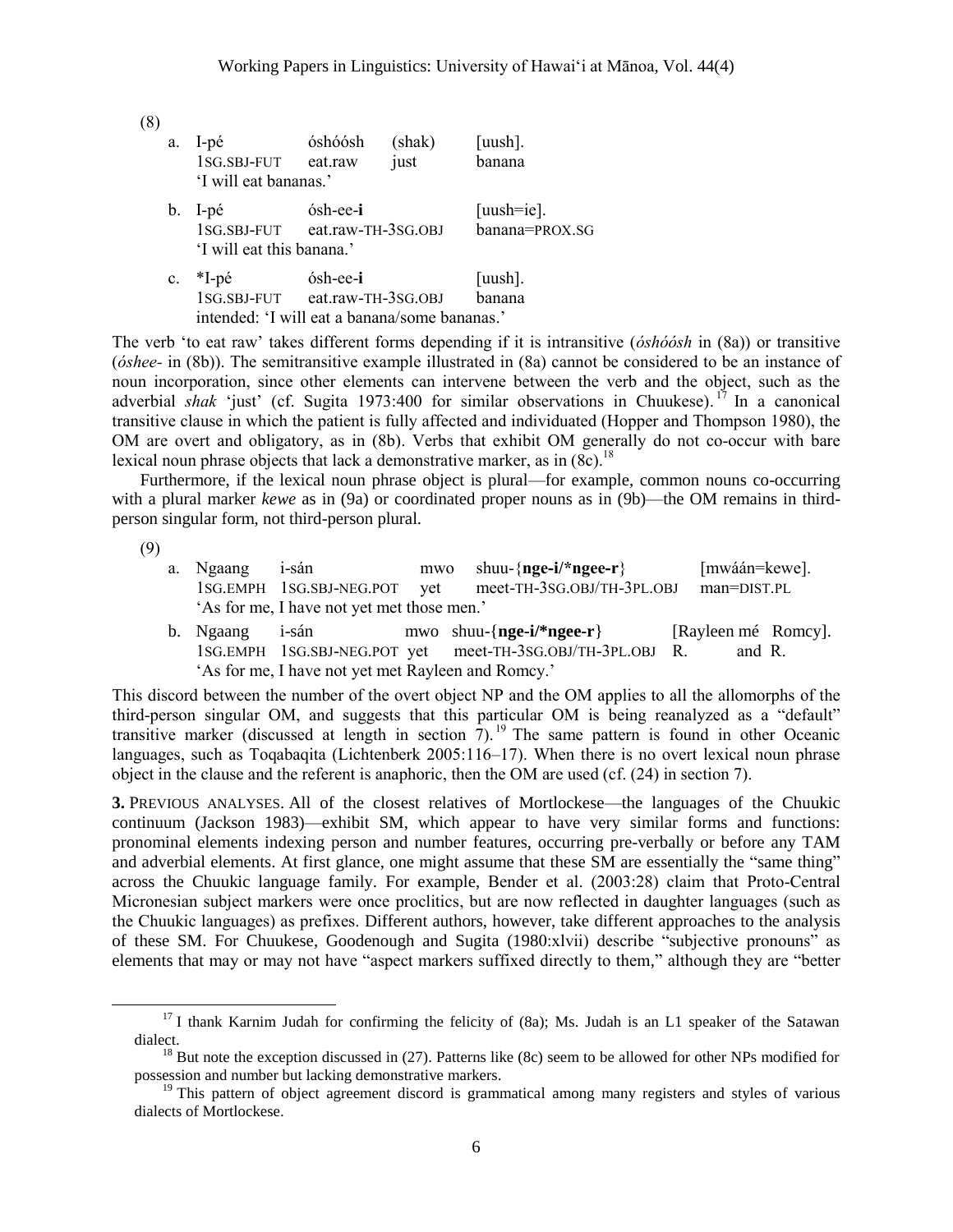understood as [elements that are] prefixed to the verb or an intervening adverbial."<sup>20</sup> For Woleaian, Sohn (1975) describes SM as a "subjective," which is a member of the class of "particles [which are] words which never take any affix or form a compound" (58). The basic function of these "subjectives" is to "represent the person and number of the subject noun or pronoun in a predicative sentence" (93–94). Although a few descriptive publications about Chuukic languages address the theoretical mechanisms for the realization of SM (such as a transformational approach by Sugita (1969) for Nómwonweité), most descriptive grammars of Chuukic languages only go so far as to describe the morphophonological status of the SM without directly addressing the morphosyntactic status.<sup>21</sup>

The morphophonological status of OM is more uniform across the various descriptions of Chuukic languages: object suffixes that are bound to the main verb, indexing the person and number of coreferential object NPs (cf. Goodenough and Sugita 1980 for Chuukese, Sugita 1969 for Nómwonweité, inter alia). Not only is there a consensus in the descriptive literature to analyze these object pronominal elements as bound morphemes that directly suffix to the main verb, but also I observe an overwhelming tendency by L1 speakers to consistently write OM as suffixes on the verb. The issue, however, regarding the morphosyntactic status of the suffixes is not directly addressed in these descriptive works. This present study fills important gaps in the literature, not only for grammatical descriptions of Mortlockese (a language that is largely underdescribed as compared to its sister languages), but also for the potential contributions that Chuukic languages can make to the theoretical discourse on clitics and pronominal elements.

**4.** MORPHOPHONOLOGICAL STATUS. Identifying an element as either a clitic or an affix continues to be "an especially pressing piece of business for linguists" (Zwicky 1985:283). The definition of an affix is relatively straightforward across various linguistic frameworks: "obligatorily bound morphs which do not realise (sic) lexemes and which are attached to roots to produce word-forms [and to bases that already contain affixes]" (Bauer 2003:13). If bound morphemes such as affixes exist on one end of a spectrum, and independent words exist on the other end, then clitics are "forms which [seem] to be intermediary between an affix and a word" (132). Indeed, the expression of semantic features such as person, number, and gender exists on such a continuum, as illustrated in figure 2:

FIGURE 2. Continuum of semantic feature expression

**INDEPENDENT PRONOUN CLITIC CLITIC DOUBLING AFFIX**

This continuum is consistent with patterns of grammaticalization, especially processes of independent words becoming clitics, and then becoming affixes. Clitics are often described as taking a "medial" position between independent words and affixes because they are "word-like in [syntax], but phonologically must lean for support" on a host (Matthews 1991:218). Clitics are usually distinguished as two types: (1) simple clitics, which are weakened or reduced forms of words with independent existence, such as English *'ve* as a reduced form of *have* (Bauer 2003:132); and (2) special clitics, which are clitics "whose position within some phrasal unit [are] determined by principles other than those of nonclitic syntax," such as French object clitics (Anderson 1992:201–2). The French object clitics, in particular, occur in complementary distribution to non-clitic objects, but other speech systems such as Spanish, Italian, and some dialects of Irish allow clitic doubling of certain syntactic pronouns (e.g., Spanish clitic doubling of accusative object pronouns) (Bresnan 2001:147). This is a relevant observation in regard to Oceanic languages, since one can potentially posit a clitic-doubling analysis for the co-occurrence of

<sup>&</sup>lt;sup>20</sup> Similarly, Sohn and Bender (1973:135) consider SM to be "bound subjects" in Ulithian.

<sup>&</sup>lt;sup>21</sup> There is a dearth of research on the syntax of Chuukic languages, and the publications to which I have access do not directly address the question of the morphosyntactic status of SM. In most descriptive grammars or grammatical sketches, these issues are peripheral, if addressed at all (cf. Roddy 2007 and Oda 1977, which refer to subject pronominal elements as "subject pronouns" in Satawalese and Pulo-Annian, respectively).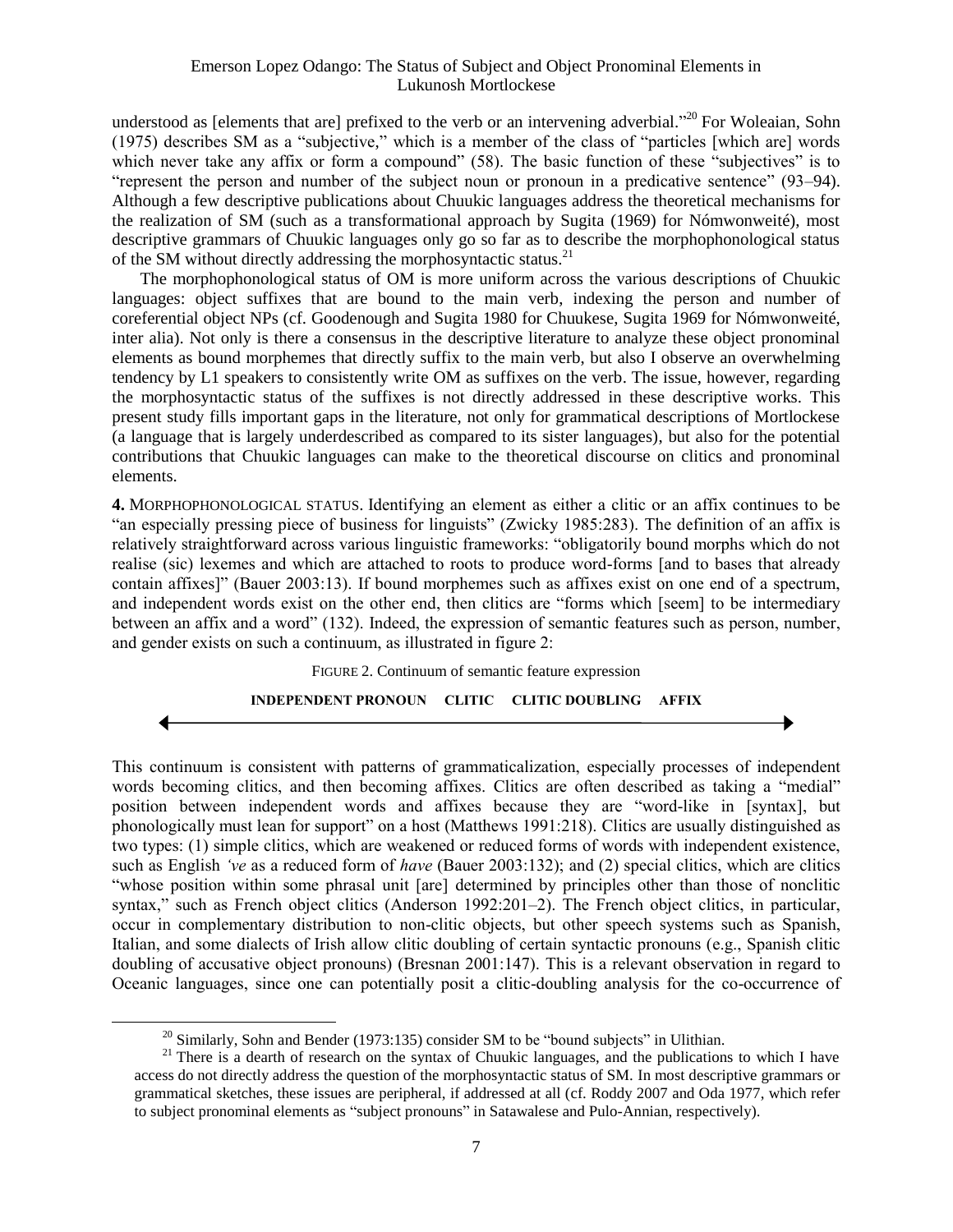independent/independent pronouns with SM (e.g., the co-occurrence of *ngaang* (1SG.EMPH) and *i* (1sG.SBJ) in (4) and (6)).<sup>22</sup> Agreement/pronominal affixes, then, represent the stage at which the elements expressing semantic features have lost all syntactic argumenthood.

Before addressing the intersection of morphophonological form with morphosyntactic function, I first address the question of whether the SM and OM in Mortlockese are affixes or clitics (or independent pronouns). The most straightforward method to employ is the application of tests used in the literature to the data at hand. Tests, however, "point to characteristic SYMPTOMS of a linguistic state of affairs, not to invariant concomitants of it" (Zwicky 1985:285, original emphasis). The criteria we choose to use to distinguish one thing from another (e.g., clitics from affixes) only really "define the prototypical cases," and so we will always expect to see "actual cases [that] deviate from the prototype to a greater or lesser extent" (Bauer 2003:132). With these caveats in mind, I use the tests outlined in Zwicky 1985 to determine the morphophonological status of SM and OM in Mortlockese.

**4.1** FREE VS. BOUND. Zwicky (1985:286–88) provides a variety of phonological, morphological, and syntactic tests that distinguish free forms from bound (or not completely free) forms like clitics and affixes. In this discussion, I select only those tests that are relevant to the Mortlockese pronominal elements.

**4.1.1** INTERNAL SANDHI. Internal sandhi rules should apply within phonological words, which include [clitic + word] combinations, whereas external sandhi rules apply between phonological words rather than in them (286). While there do not appear to be any generalizable external sandhi patterns in Mortlockese, there are patterns of vowel harmony in affixed words, as observed for the suffixation of possessive pronouns to inalienable nouns. <sup>23</sup> There is no evidence, however, of vowel harmony when SM combine with TAM markers.<sup>24</sup> For example, the second-person singular SM  $u$  and the negative potential TAM marker *sán* [sæn] do not interact with each other: the former does not cause backing or rounding of the latter, nor does the latter cause fronting or unrounding of the former.

Regarding OM, a verbal base such as *a-shshaa-* (CAUS-blood) 'to cause to bleed' exhibits changes in the final vowel of the base under suffixation with only the second-person singular OM: *a-shshóó-k* (CAUS-blood-2SG.OBJ) 'to cause you to bleed'. We can rule out the possibility that the velar plosive /k/ causes rounding of the preceding vowels, since there are other *k*-initial suffixes for which there is no rounding of the preceding vowels: for example, *a-shshaa-kish* (CAUS-blood-1PL.INCL.OBJ) 'to cause us (incl.) to bleed' and *a-shsha-kami* (CAUS-blood-2PL.OBJ) 'to cause you all to bleed'. The rounding effect of the second-person singular OM extends to base vowels of various height, including high vowels (e.g., *kúú-* 'to bite' and *kuu-k* 'to bite you'). This effect of the second-person singular OM appears to be an idiosyncratic rule rather than a predictable phonological process. Nevertheless, this is an illustration of internal sandhi in the context of an OM combining with its host.

**4.1.2** ACCENTUAL TEST. Zwicky (1985:287) notes that the "accentual test is probably the most popular rule-of-thumb for distinguishing clitics from independent words, but it is most unreliable," primarily since cross-linguistic observations show that some languages allow clitics to be accented, and many monosyllabic words are never accented (e.g., prepositions, determiners, discourse markers, etc.). Nevertheless, I generally observe that full words are accentually independent, while clitics are dependent. In Mortlockese, neither SM nor OM can be accented for emphasis or contrast, and phrasal accent never occurs on such elements; this test suggests that neither are free morphemes.

l

 $22$  Yamada (2006:482–83) suggests this for Galeya.

<sup>&</sup>lt;sup>23</sup> Most citation forms of lexical nouns are consonant-final, such as *iit* 'name', but underlying (lexemic) forms retain final vowels that are historically attested, thus, *ita-* 'name' (note that this form is never given in citation, nor does it occurs in isolation). Affixation with possessive suffixes provide evidence of internal sandhi in the form of vowel harmony, e.g., *ite-i* (name-1SG.POSS) 'my name', *ito-mw* (name-2SG.POSS) 'your name', *itash* (name-1PL.INCL.POSS) 'our name'.

<sup>&</sup>lt;sup>24</sup> Determining the morphophonological status of TAM markers in Mortlockese is another issue beyond the scope of this paper. For convenience, I use the term "TAM marker" as a terminological placeholder.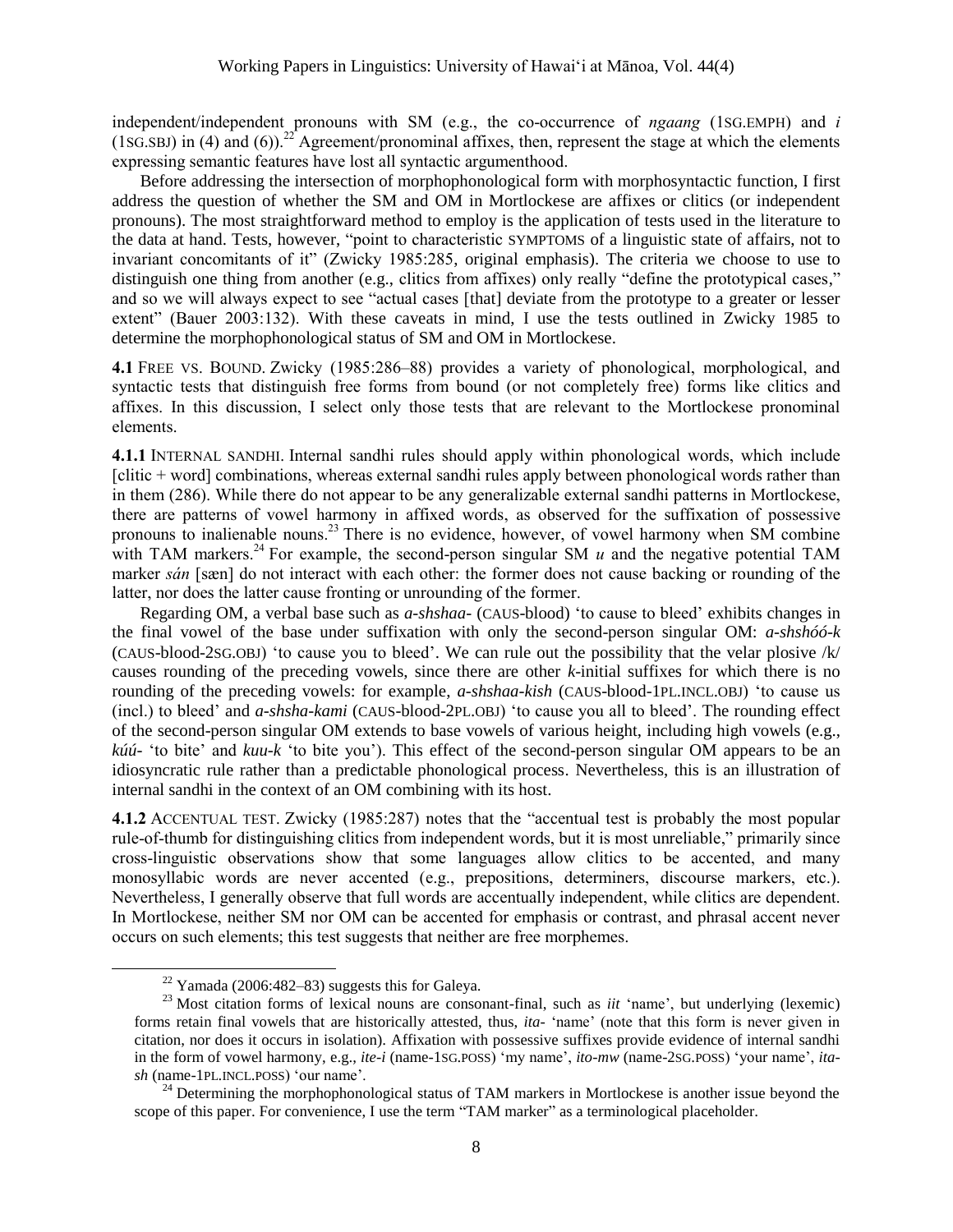**4.1.3** BOUNDNESS. Given the expectation that "… bound elements will be affixes" (287), I observe that Mortlockese SM never occur in complete isolation and are always dependent on a host, such as a TAM marker, an adverb, or a verb. SM can never occur in place of the full NP, including independent pronouns. For example, only independent pronouns can be used in equational sentences, as shown in (10a); SM are not licit, shown in (10b):

(10)

- a. Ngaang e-man sounpatak. 1SG one-NUM.CLASS.ANIM teacher 'I am a teacher.' b.  $*$ I e-man sounpatak.
- 1SG.SBJ one-NUM.CLASS.ANIM teacher intended: 'I am a teacher.'

Recall, also, (3b) in which the reply to the WH-question is the independent pronoun *een* '2SG'; a reply with only a SM such as *u* or *o* '2SG.SBJ' is ungrammatical. SM, then, cannot be used independently of a host. The same holds for OM; consider (11) and (12) below:

| (11)           |                                                                             |                     |                                         |                  |                  |                  |
|----------------|-----------------------------------------------------------------------------|---------------------|-----------------------------------------|------------------|------------------|------------------|
| a.             | Shóópwut=we<br>woman=DIST.SG<br>'Whom did the woman call?'                  | e-ké<br>3SG.SBJ-PST | asor-e-1<br>call-TH-3SG.OBJ             | ié ?<br>who      |                  |                  |
| $\mathbf{b}$ . | $Een/*k$ .<br>2 <sub>SG</sub><br>'You.'                                     |                     |                                         |                  |                  |                  |
| (12)           |                                                                             |                     |                                         |                  |                  |                  |
| a.             | Sounpatak=we<br>teacher=DIST.SG<br>The teacher saw me and you.'             | Ø-aa                | wér-e-i<br>3SG.SBJ-REAL saw-TH-3SG.OBJ  | ngaang mé<br>1SG | and              | een. $25$<br>2SG |
| b.             | *Sounpatak=we<br>teacher=DIST.SG<br>intended: 'The teacher saw me and you.' | Ø-aa                | wér-e-ái<br>3SG.SBJ-REAL saw-TH-1SG.OBJ | mé<br>and        | k.<br>$2SG.$ OBJ |                  |

The response to the WH-question in (11a) permits only the independent pronoun, and the use of the OM to correspond to the WH-extracted phrase is ungrammatical. (12) shows that coordination can apply to independent pronouns (12a), but not to OM (12b). OM, then, can never occur in isolation as free morphemes.

**4.1.4** DISTRIBUTION. Affixes generally "have a single principle governing their distribution," while "words rarely have distributions that can be described by a single principle" (Zwicky 1985:288). As observed in section 4.1.3, in Mortlockese, SM only occur as pre-verbal elements, and OM only as postverbal elements, suggesting that both are affixes rather than words.

**4.1.5** COMPLEXITY. Independent words usually permit morphological complexity, whereas bound elements do not. Neither SM nor OM are morphologically complex.

**4.1.6** DELETION. In the process of "deletion under identity", there is an anaphoric link between the target for deletion and another constituent in the discourse; we expect entire words to be able to delete under identity, but parts of the word (i.e., clitics or affixes) should not be able to delete (Zwicky 1985:288). For example, as shown in  $(13)$ ,<sup>26</sup> it is ungrammatical/infelicitous only to delete the SM under identity:

l

 $^{25}$  I thank Ms. Judah for providing this example.

 $^{26}$  I thank Jojo Peter for his assistance with this example. Mr. Peter is an L1 speaker of the Ettal dialect.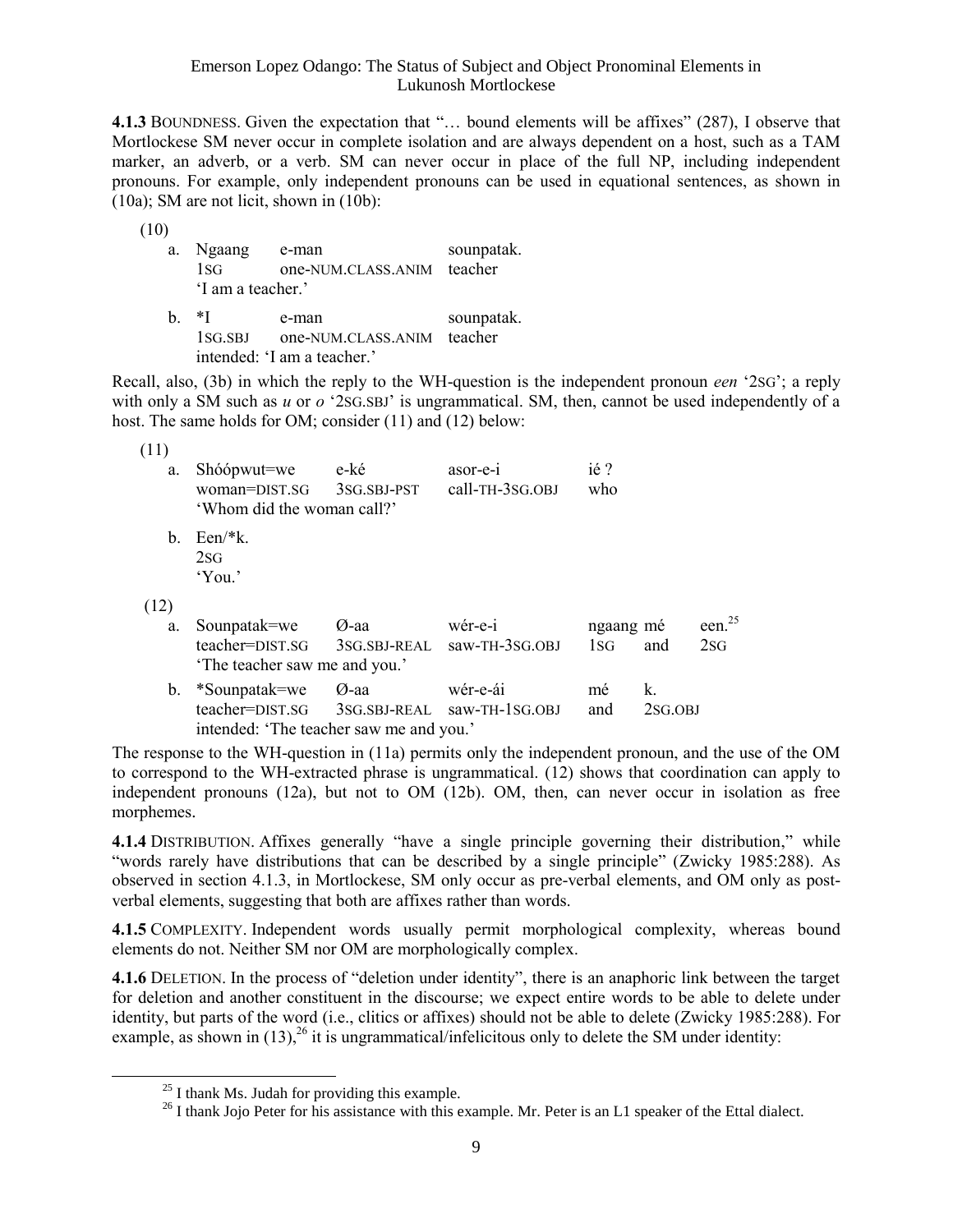(13) U-pé filla kéné, iwe, \*?(u)-pé kútt-aa-Ø miin=we. 2SG.SBJ-FUT go.away there so (2SG.SBJ)-FUT search-TH-3SG.OBJ thing=DIST.SG 'You will go there, and then, (you will) look for that thing.'

However, the entire  $[SM + TAM]$  group (the second instance of  $u-p\acute{e}$  'you will') can delete, which is preferred. OM, too, cannot delete under identity. An English phrase containing coordinated verbs such as *catch and tie them* (cf. *catch them and tie them*) can be expressed only in the following way in Mortlockese:

(14) supw-uree- $*(r)$  pwal féé-tee- $*(r)$ catch-TH-3PL.OBJ also tie-TH-3PL.OBJ 'catch them and tie them'

The third-person plural OM are obligatory on both coordinated verbs. The entire verb that has been suffixed with the OM can, however, delete under identity, as shown in (15):

(15)

| a. U-mwi                    | toonganei     | féé-tee-r?     |
|-----------------------------|---------------|----------------|
| 2.SG.SBJ-STATV              | able.to.do.it | tie-TH-3PL.OBJ |
| 'Are you able to tie them?' |               |                |

b. Ngéú, i-mi toonganei. yes 1SG.SBJ-STAT able.to.do.it 'Yes, I'm able (to do it).'

These observations for the third-person plural OM also apply to the other persons and numbers. The generalization, then, is that both SM and OM cannot be deleted under identity, suggesting that they are not independent words.

**4.1.7** SUMMARY. Table 2 summarizes the findings of the application of these selected tests from Zwicky 1985. (For convenience, I phrase the questions with respect to expectations for independent words.)

|                                                              | <b>SM</b>      | <b>OM</b>      |
|--------------------------------------------------------------|----------------|----------------|
| Does it resist being affected by or causing internal sandhi? | Yes            | (ambiguous,    |
|                                                              |                | re: 2SG)       |
| Can it be accented?                                          | N <sub>0</sub> | N <sub>0</sub> |
| Is it free?                                                  | N <sub>0</sub> | N <sub>0</sub> |
| Does it have an unrestricted distribution?                   | N <sub>0</sub> | No             |
| Is it morphologically complex?                               | N <sub>0</sub> | N <sub>o</sub> |
| Can it delete under identity?                                | (ambiguous,    | N <sub>o</sub> |
|                                                              | re: $(13)$     |                |
| Is this likely to be an independent word?                    | No             | N <sub>0</sub> |

TABLE 2. Findings from free vs. bound tests

My preliminary conclusions are that both SM and OM are bound morphemes, not independent words. I now turn to the question about the clitic vs. affix status of these pronominal elements.

**5.** CLITIC VS. AFFIX. Zwicky and Pullum (1983) provide a set of six criteria that distinguish clitics from affixes: (1) degree of selection; (2) arbitrary gaps in combination; (3) morphological idiosyncrasies; (4) semantic idiosyncrasies; (5) syntactic processes; and (6) combination restriction. I examine each criterion in turn with respect to both SM and OM.

**5.1** CONSTRAINT ON THE HOST SELECTION. While affixes can attach only to certain bases (e.g., verbs and nouns), clitics do not show any restriction on the type of host to which they can attach. For example, the English possessive clitic *'s* may attach to a noun (e.g., *John's sister*), a verb (e.g., *the man I know's sister*), or even a preposition (e.g., *the man I was talking about's sister*). In Mortlockese, SM can directly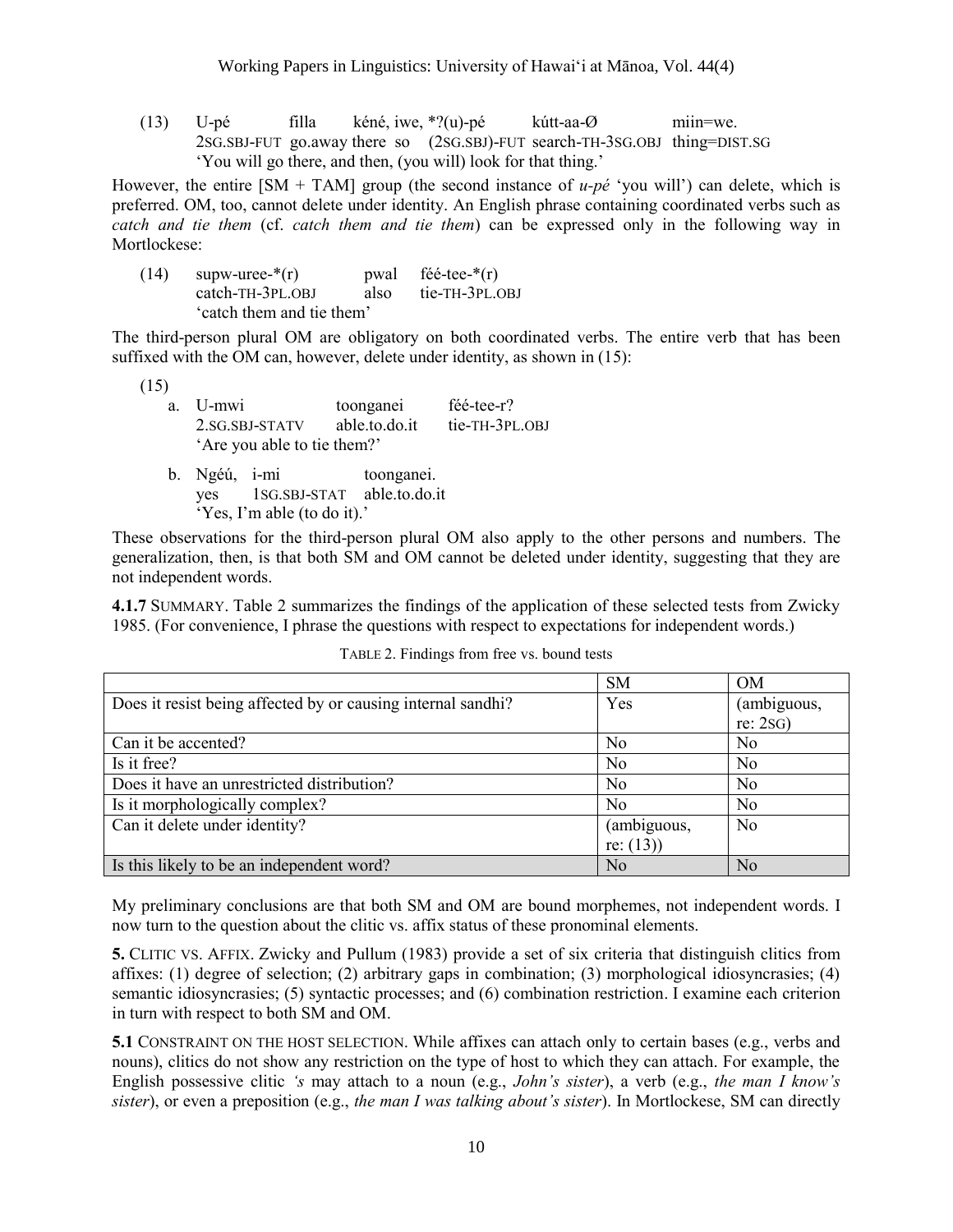precede TAM markers, adverbs, and verbs in a VP. Previously discussed examples such as (2) and (3) illustrate that SM can precede TAM markers. Mortlockese also allows TAM-less clauses, particularly with intransitive verbs like *no* 'stay' and *mwashan* 'want', as in (16):

(16) I-mwashan filla. 1SG.SBJ-want go.away 'I want to go (away there).'

l

Adverbs such as *pwal* 'also' can intervene between SM and verbs—for example, *i pwal mwashan filla* 'I also want to go (away there)'.

OM, on the other hand, can suffix only to verbal elements. OM are always suffixed to main verbs, prepositional verbs (e.g., *sange-i* (from-3SG.OBJ) 'from it'), V2 elements in serial verb constructions (e.g., *kútt-aa-Ø fail-ii-r* (search-TH-3SG.OBJ around-TH-3PL.OBJ) 'search around for them'), the instrumental suffix *-iakane-*, and directional elements (most likely clitics). The latter can sometimes intervene between a verb and an OM (e.g., *anga-tow-e-i* (take-downward-TH-3SG.OBJ) 'take it from below'), or follow OM suffixes (e.g., *anga-i-tou* (take-3SG.OBJ-downward) 'take it down'). Even if other postverbal elements occur, such as the adverbial/discourse marker *mwo* 'just, please', the OM must precede it; for example, *angatowei mwo* 'please take it from below' or *angaitou mwo* 'please take it down'. This high degree of selection for OM contrasts with the relatively low degree of selection for SM.

**5.2** ARBITRARY GAPS IN COMBINATION. Clitic groups are less likely to show arbitrary gaps in a set of possible combinations, less so than affixed words (504). SM have no restriction as to the TAM, adverb, or verb to which they can attach, as discussed in section 5.1. OM, on the other hand, may not attach to all dyadic verbs, as shown in section 2.2 (cf. *mwashan* 'want' and *kóól* 'call'). At the current stage of this research, it is not immediately clear if there is a systematic constraint that disallows the suffixation of OM on a certain verb class in Mortlockese (such as verbs of desire like *afishiak* 'like' or verbs that do not take affected patients like *kóól* 'call'). I can only claim conclusively that there are no arbitrary gaps in combination for SM and their host.

**5.3** MORPHOLOGICAL IDIOSYNCRASIES. Clitic groups are less likely to exhibit morphophonological idiosyncrasies than affixed words (504). Of all the [SM + TAM] combinations permissible in Mortlockese, the paradigm for the realis TAM marker *aa* shows an irregular pattern.<sup>27</sup> Consider Table 3, which presents the combination of  $[SM + future]$  in contrast with  $[SM + realism]$ :

|              | <b>FUTURE</b> | <b>REALIS</b>                    |
|--------------|---------------|----------------------------------|
| 1SG          | i-pé          | iaa [ja:] $(>$ i-aa)             |
| 2SG          | u-pé, o-pé    | waa ( $>$ u-aa, but no $*$ o-aa) |
| 3SG          | e-pé          | aa $(>\!\!>\!\!0$ -aa)           |
| 1PL.INCL     | si-pé         | saa $(>$ si-aa $)$               |
| 1PL.ALL-INCL | ausi-pé       | ausaa ( $>$ ausi-aa)             |
| 1PL.EXCL     | ai-pé         | aia $(> ai$ -aa $)$              |
| 2PL          | au-pé         | awa ( $>$ au-aa)                 |
| 3PL          | re-pé         | raa ( $>$ re-aa)                 |

TABLE 3. FUTURE and REALIS paradigms

The pattern presented for the future TAM marker is consistent for all other TAM markers (such as negative future *sapw*, immediate future *pé le*, hortative/past *ké*, and so forth), with the noted exception of the realis TAM marker. Forms in which the final vowel of a CV-type SM remain overt (e.g., *\*si-aa* (1PL.INCL.SBJ-REAL)) are not attested in Mortlockese, although they are in Chuukese and Woleaian. There

 $27$  I use the umbrella term "realis" as a terminological placeholder, since this particular TAM marker in Mortlockese has complex denotation and deserves closer study. It covers a variety of TAM dimensions including simple present, assumed-change-of-state, past, subjunctive, and hortative.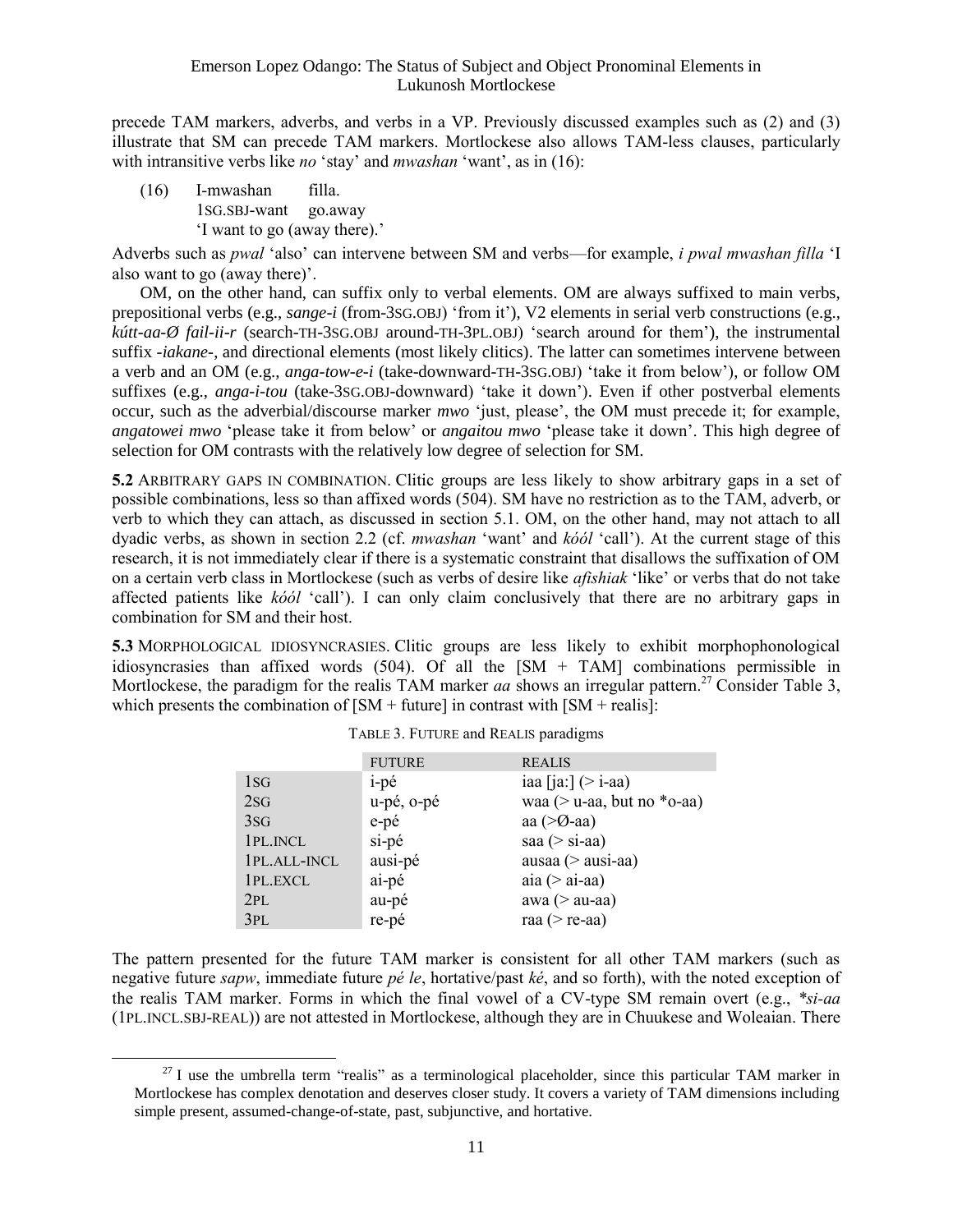appears to be a morphophonological rule in Mortlockese that reduces the SM from a monosyllable to a non-syllable that "fuses" with the realis TAM marker, which also happens to be the only vowel-initial TAM marker in the language. Whether this monosyllabic-prefix-reduction process is productive in Mortlockese remains to be seen.<sup>28</sup> Also note that in the realis, the third-person singular SM is always realized as Ø, never as *e*, and the second-person singular SM as *u*, never as *o*.

This particular idiosyncrasy of SM, however, does not compare to the various morphophonological idiosyncrasies of OM. As discussed in section 4.1.1, the second-person singular OM causes rounding of preceding base vowels of the verb host, an idiosyncratic example of internal sandhi. The first-person singular OM has two allomorphs (*ei* and *ái*) that are in free variation; the choice appears to be idiosyncratic to individual speakers. Regarding the third-person singular OM, even though there are four distinct allomorphs (*i, u, ú,* and  $(a)\emptyset$ ) that have largely predictable distributions depending on the quality of the preceding vowel in the verb base, when some C-final verbs are causativized with the prefix *a-*, there appears to be free variation as to which allomorph is used for the third-person singular; for example, *maúr* 'to sleep' *a-maúr-a-Ø* (CAUS-sleep-TH-3SG.OBJ)*, a-maúr-e-i* (CAUS-sleep-TH-3SG.OBJ)*, a-maúr-ú* (CAUS-sleep-3SG.OBJ), all of which mean 'to put him/her/it to sleep'. OM, thus, exhibit more distinct morphological idiosyncracies than SM.

**5.4** SEMANTIC IDIOSYNCRASIES. Clitic groups are less likely to exhibit semantic idiosyncrasies than affixed words. Regarding SM, this criterion appears to be irrelevant or at least difficult to apply without directed investigation (i.e., felicity judgments across many native speakers). It is hard to imagine what types of idiosyncratic meanings could be derived from a combination of [SM + TAM], [SM + adverb], or [SM + V]. In contrast, some [V + OM] combinations lead to unexpected meanings; for example, *llésh* 'to leak, be leaky', *lésh-eete-* (leak-TH-) 'to leak on something (base transitive form)', *Ø-aa lésh-eete-i* (3SG.SBJ-REAL leak-TH-3SG.OBJ) 'it leaked on him/her/it (said of a roof)', *Ø-aa lésh-eeto-k* (3SG.SBJ-REAL leak-TH-2SG.OBJ) 'it urinated on you'.

**5.5** SYNTACTIC PROCESSES. Clitic groups are not affected by syntactic rules, but such rules can affect affixed words. Coordination provides a good test to asses this generalization for SM and OM. If the element can be separated from its host, then it is likely to be a clitic rather than an affix. (13) shows that while the entire  $[SM + TAM]$  group can be deleted under identity when two VPs are coordinated, SM alone (leaving the TAM) are not deleted under identity; this supports an affix-group analysis. However, in TAM-less constructions such as *e amwot o (\*e) pwpwo máái* (3SG.SBJ cook and pound breadfruit) 'he/she cooks and pounds breadfruit', the SM is deleted. This supports the analysis that the SM is more like a clitic and less like an affix under coordination tests. In section 4.1.6, I provide evidence that coordinated verbs with OM suffixes do not delete the OM under identity (for all persons and numbers); Mortlockese requires constructions that are translatable as 'catch-X and tie-X' rather than 'catch and tie X'. This supports the analysis that OM are more affix-like under coordination tests.

**5.6** COMBINATION RESTRICTION. As a rule of thumb, clitics can attach to other clitics, and affixes to other affixes, but affixes do not attach to clitics (504). This criterion is difficult to apply at this stage in my analysis of Mortlockese, at least regarding SM, because I have not yet investigated the distribution of other pre-verbal clitics (such as discourse markers) and their interaction with SM. In the case of causativization with *a-*, SM always occur outside this prefix (which attaches only to verbs), which suggests clitichood for SM. Regarding OM, given the discussion in section 5.1 about directionals, the extent to which OM can be considered affixes or clitics based on linear order with directionals is unclear, since both  $[V + OM + directional]$  and  $[V + directional + OM]$  are attested. This may be lexically determined, since a verb such as *nii-la* (hit-away) 'to kill' exhibits patterns such as *niu-k-la* (hit-2SG.OBJaway) 'to kill you' but not *\*nii-la-k* or *\*nii-ló-k* (hit-away-2SG.OBJ) (i.e., assuming the idiosyncratic

l

<sup>&</sup>lt;sup>28</sup> Consider, for example, the productive nominalizing prefix *li*-, which does not lose its vowel when affixed to V-initial lexical items, for example, *li-araw* (NMLZ-blue) 'the blue one', not *\*laraw*.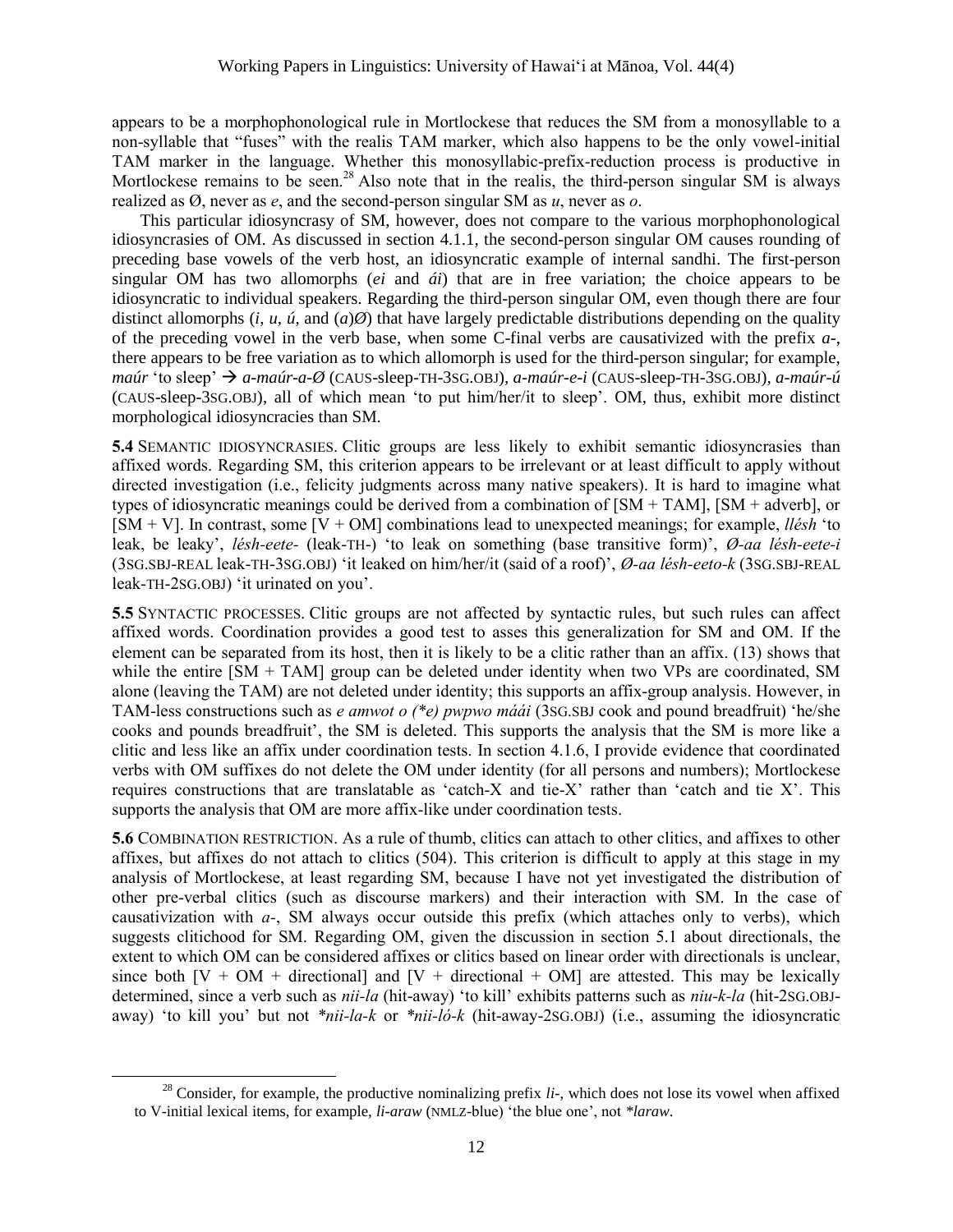rounding associated with the second-person singular OM takes place). The application of this criterion is at best inconclusive at this point for SM and OM.

**5.7** SUMMARY. Table 4 summarizes the findings of the application of these six tests based on criteria presented in Zwicky and Pullum 1983. (For convenience, I phrase the questions with respect to expectations for clitics.)

|                                                                         | <b>SM</b>   | OM             |
|-------------------------------------------------------------------------|-------------|----------------|
| Does it show a low degree of host selection?                            | Yes         | N <sub>0</sub> |
| Is there a lesser likelihood for arbitrary combinatory gaps?            | Yes         | (unclear)      |
| Is there a lesser likelihood to show morphophonological idiosyncracies? | Yes         | N <sub>0</sub> |
| Is there a lesser likelihood to show semantic idiosyncracies?           | Yes         | N <sub>0</sub> |
| Is it not likely to be affected by syntactic rules?                     | (ambiguous) | N <sub>0</sub> |
| Can it combine with clitics?                                            | (unclear)   | (unclear)      |
| Is this likely to be a clitic?                                          | Yes         | N <sub>0</sub> |
|                                                                         | (clitic)    | (affix)        |

Recall the conclusion in section 4 that both SM and OM appear to be bound elements, OM more so than SM. This is borne out in the results from the application of the Zwicky and Pullum 1983 tests: while I conclude that OM are affixes (and thus, verbal suffixes), SM are best described as subject proclitics rather than subject prefixes. $29$ 

**6.** MORPHOSYNTACTIC STATUS. I now turn to the issue of determining whether SM and OM in Mortlockese are instances of anaphoric agreement (i.e., "argument") or grammatical agreement (i.e., "agreement"). Following the approach taken by Bresnan and Mchombo (1987) in their analysis of Chicheŵa, I propose that the distinction between the argument and agreement status of an element (regardless of its morphophonological status as a clitic or an affix) can be discerned through at least three questions: (1) Can the pronominal element be omitted?; (2) Is the pronominal element coreferential with a focus NP such as WH-phrase; and (3) Does the occurrence of the pronominal element rely on a local NP? I address each of these questions in turn in the following sections.

**6.1** OMISSION. If the pronominal element can be omitted in a clause, this is less likely to be an instance of grammatical agreement, since this type of agreement is never optional. However, this does support the argument analysis in which the pronominal element anaphorically agrees with a referent in the previous discourse. Consider the following extract in  $(17)$  taken from narrative discourse:<sup>30</sup>

(17)

- a. Pwá kewe r=aa, bat DIST.PL 3PL.SBJ=REAL 'The bats said,'
- b. "Iwe, pwe ii ai=ké úró ngano-k so becauseDM.SOFT 1PL.EXCL=PST say towards-2SG.OBJ '"So, because indeed we told you'
- c. pwe u=sapw apasa mwo ee-u kapas. comp 2SG.SBJ=NEG.FUT say even one-NUM.CLASS.GNR word 'that you shouldn't say even one word.'

<sup>&</sup>lt;sup>29</sup> For consistency, I continue to use the abbreviations "SM" and "OM" for the remainder of this paper, with the understanding that "SM" refers to subject proclitics, and "OM" to object suffixes. The abbreviations retain plural denotation.

 $30$  From this point onwards, all SM will be glossed with a clitic boundary, and OM with an affix boundary.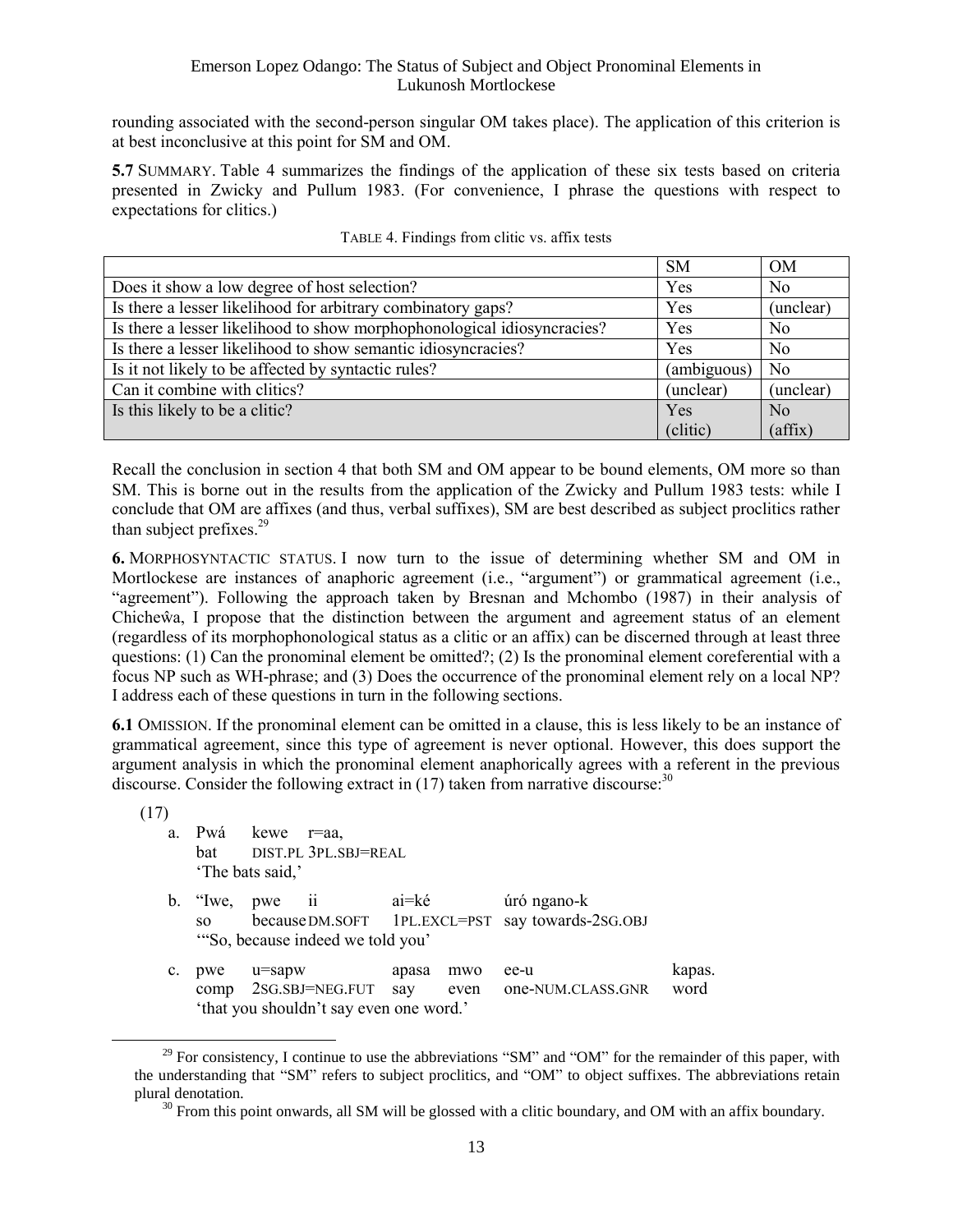|                                                 |  | d. Iwe, iei u=aa                         |  | lus sange-i kamatúpw. |  |  |
|-------------------------------------------------|--|------------------------------------------|--|-----------------------|--|--|
| SO -                                            |  | now 2SG.SBJ=REAL lose from-3SG.OBJ feast |  |                       |  |  |
| 'So, now you lose out from going to the feast.' |  |                                          |  |                       |  |  |

- e. **Sé** ite-i no kamatúpw óó-n téé-n. NEG go.with-3SG.OBJ anymore feast on-CONST island-CONST 'You are not going to the feast on the island anymore.'
- f. Iwe, lus!" so lose 'So, you lose out!"'
- g. Kairú **sé** ite-i no kamatúpw óó-n téé=we, frog NEG go.with-3SG.OBJ anymore feast on-CONST island=DIST.SG 'The Frog didn't go to the feast on the island anymore,'

In (17e), there is a complete lack of subject material in the clause, whereas in (17g), there is an overt NP (proper name); the second-person singular SM is expected in the former, and the third-person singular SM in the latter.<sup>31</sup> OM, on the other hand, are never omitted from (canonical) transitive clauses, for all persons and numbers.<sup>32</sup> Consider the presence of *-i* in *sangei*, coreferenced with *kamatúpw* 'feast' in (17d); the attempt to posit forms without OM like *\*sang-* or *\*sange-* is impossible.

**6.2** WH-PHRASES**.** Anaphoric agreement is linked to the topic (i.e., given information), and so it is incompatible with an argument that is in focus (i.e., new information), while grammatical agreement is not subject to such a constraint. WH-phrases are one type of focused argument, one that can never be simultaneously interpreted as the topic (Bresnan and Mchombo 1987:759–60). If an overt pronominal element can co-occur with a coreferential WH-phrase, then this is evidence for grammatical agreement, since treating the co-occurrence as anaphoric agreement would result in a function clash (760), that is, the WH-phrase is both the focus and topic of the same clause (759). WH-phrases, of course, can only cooccur with coreferential third-person elements. As illustrated in (18), the third-person singular SM cooccurs with coreferential WH-phrases; it is ungrammatical to omit the SM:

(18) **Ié** \*(**e**=)pé fitto? who 3SG.SBJ=FUT come.here 'Who will come here?'

The same observations hold for OM. The third-person singular OM cannot be omitted with a coreferential WH-phrase, as shown in  $(19)$ .

(19) **Meet**=we u=ké wér-e\*(-**i**)? what=DIST.SG 2SG.SBJ=PST see-TH-3SG.OBJ 'What did you see?'

In Yamada's (2006:488) application of this test to Galeya, she finds that the presence of both the thirdperson singular as well as plural OM co-occuring with coreferential WH-phrases indicates that these OM are instances of grammatical agreement (not anaphoric agreement), illustrated in (20a–b):

(20) (Yamada 2006:488)

l

a. Mana u-gimwane(-ʔa)? which.one 2SG-buy(-3SG) 'Which one did you buy (it)?'

 $31$  More investigation is needed to determine if null SM is restricted to certain TAM markers; note that both instances of null SM in (17) occur in the context of a negative TAM marker.

 $32$  Recall, however, the discussion of semitransitive constructions in (8) in section 2.2.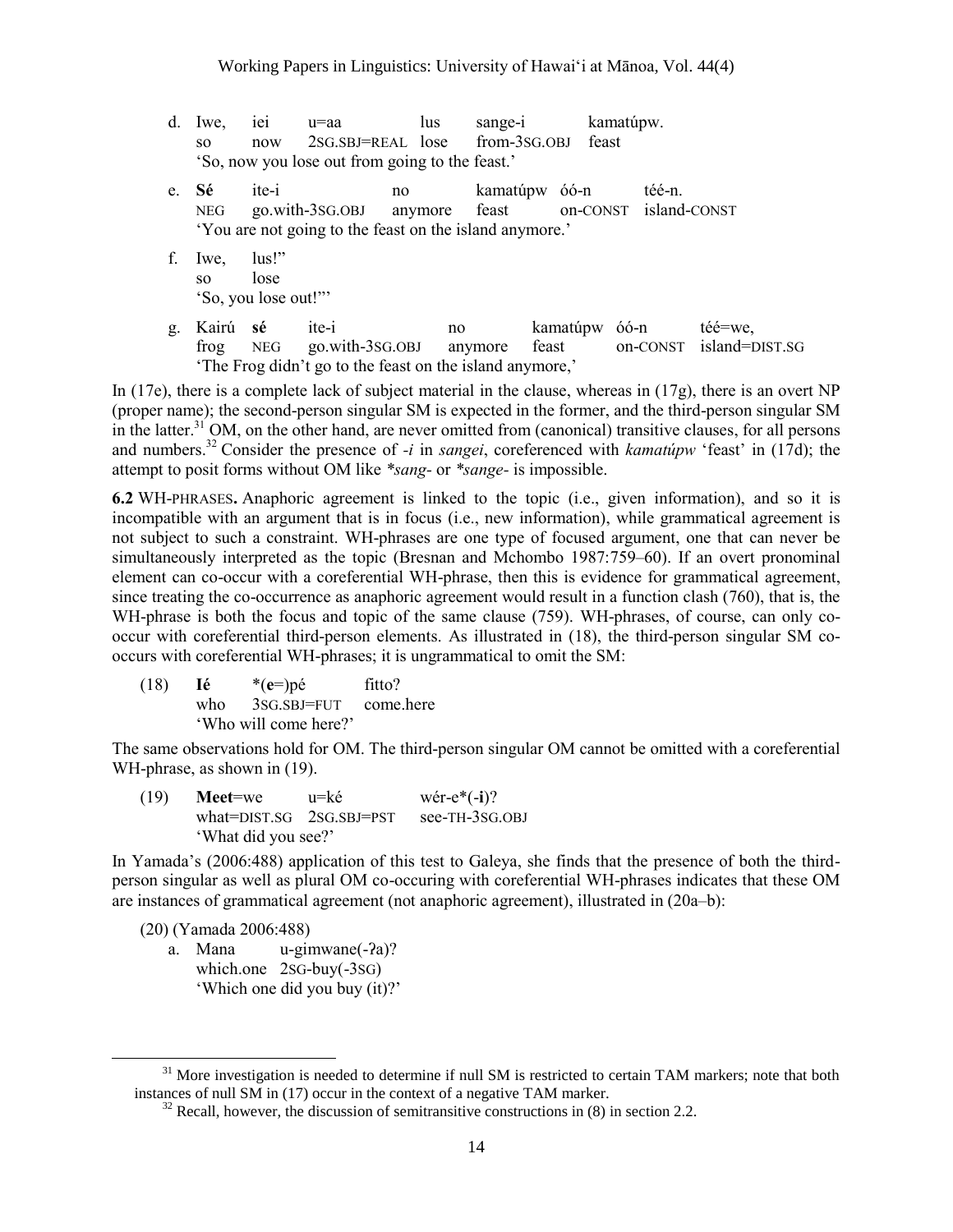b. Mana u-gimwane-di? which.one 2SG-buy-3PL 'Which one did you buy-them?'

However, a contrast arises with the Mortlockese equivalents for these sentences, illustrated in (21a–b):

(21)

- a. Efa u=ké méé-ne-i? which.one 2SG=PST buy-TH-3SG.OBJ 'Which one did you buy?'
- b. Ekkafa u=ké méé-{\*nee-**r**/ne-**i**}? which.ones 2SG=PST buy-TH-3PL.OBJ/TH-3SG.OBJ 'Which ones did you buy?'

Just as discussed for (9) in section 2.2, the discord between overt plural objects and the third-person plural OM on the verb in (20b) suggests that this is not true grammatical agreement for number. Instead, we see the third-person singular OM functioning more like a general transitivity marker, a pattern observed in other Oceanic languages such as Toqabaqita (Lichtenberk 2005). (Further discussion on the transitivity marker analysis is provided in section 6.4.)

**6.3** LOCALITY. Grammatical agreement must be local (i.e., within a clause), while anaphoric agreement can be non-local (i.e., across clauses). If non-local agreement is allowed, this opens the possibility of either an anaphoric agreement analysis or a grammatical agreement + *pro*-drop analysis. If the latter, then the NP with which the pronominal element is coreferential is in the same clause, but it has been *pro*dropped (i.e., is not pronounced). There are at least two mechanisms for *pro*-drop: either (1) agreementbased *pro*-drop in which the necessary semantic information (e.g., person, case, and number) of the argument are recoverable from the pronominal element (i.e., grammatical agreement), or (2) discoursebased *pro*-drop in which the argument is dropped without the need for co-occurring pronominal elements (Neeleman and Sendrői 2007). As previously illustrated, Mortlockese SM can co-occur with independent pronouns (cf. (4)) and overt NP material (cf. (5)). However, SM can also occur independently in clauses in which the NP with which it is coreferential is non-local, as in (22):

(22)

- a. Shóó=we má lúpwpwai miir ee? group=DIST.SG indeed crab and.3PL huh 'That group of the crabs and the others, you remember?'
- b. **R**=aa téé-wou mé, 3PL.SBJ=REAL crawl-outwards and 'They crawled out and (said),'
- c. "Oo, mwa meet!" oh well what 'Well, what about that!'

The third-person plural SM *r=* (fused with the realis marker) can be interpreted either as a pronominal argument that is linked to the non-local NP *shóó=we* 'that group (of the crabs and the others)', or as grammatical agreement in which the subject pronoun (assumed here to be the independent pronoun *iir*  (3PL)) is unexpressed, perhaps as a type of agreement-based *pro*-drop. This extends to all persons and numbers for Mortlockese SM. The investigation into whether a *pro*-drop analysis applies to Mortlockese is beyond the scope of this paper, since distinguishing between agreement-based *pro*-drop and discoursebased *pro*-drop requires extensive analysis of discourse data. Note, however, that the co-occurrence of the independent pronoun and SM always has contrastive/emphatic focus on the independent pronoun (cf. (2) and (4)); this is not the unmarked strategy for expressing subject material in a declarative sentence. Such is the case for Romance languages, for which agreement-based *pro*-drop is allowed.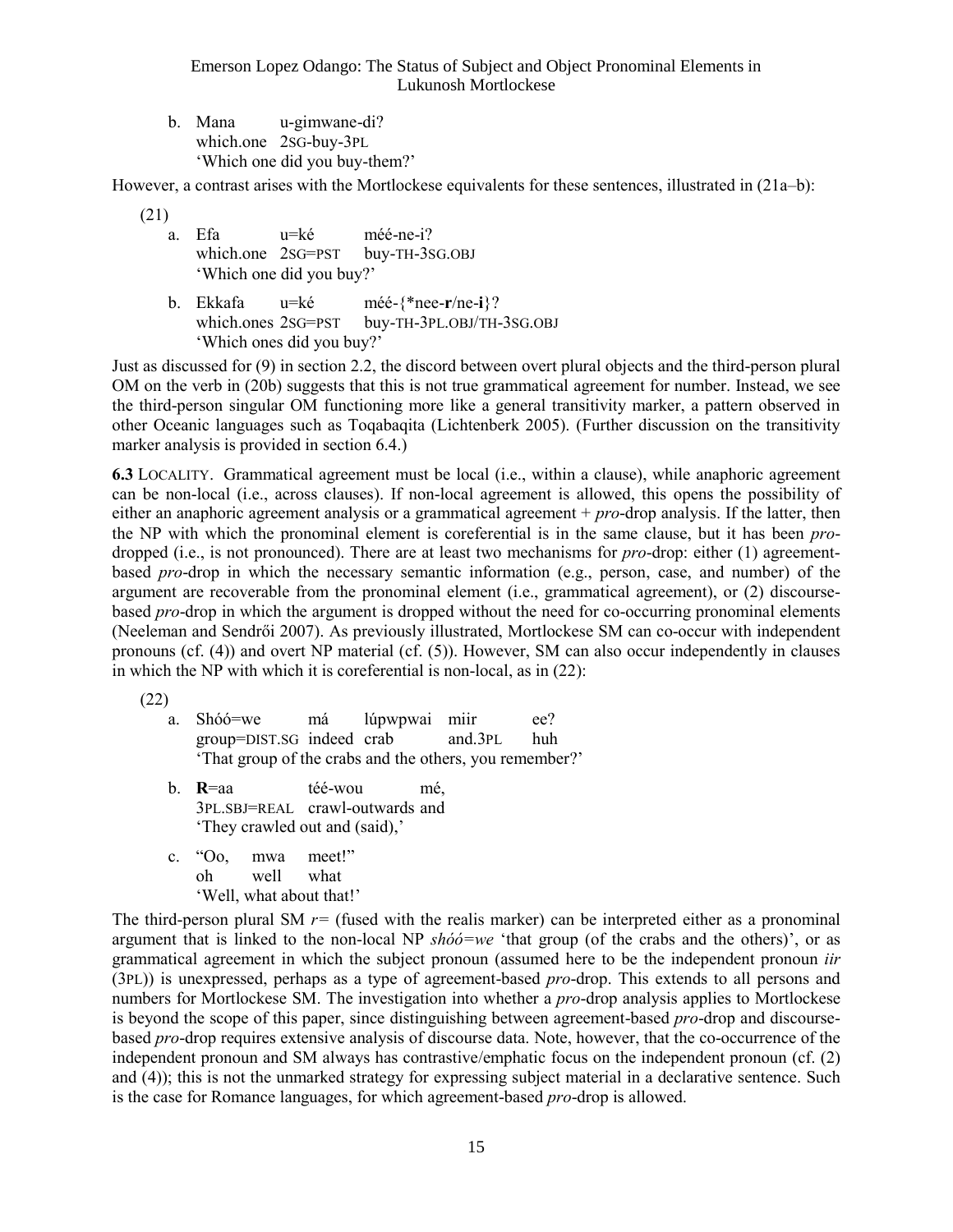Regarding OM, we must distinguish between third-person singular and other OM, since the former can co-occur with a coreferential object NP (cf. (5)), whereas the latter cannot, which clearly suggests anaphoric agreement. However, the third-person singular OM can anaphorically agree with non-local NPs mentioned in the previous discourse, as in (23):

(23)

 $\overline{a}$ 

| a.             | "Úkkúúkú-n             | áá-i<br>entirety-CONST POSS.CLASS-1SG.POSS<br>'Because of my great smartness,'                                             | tipaashem=ie,<br>smart=PROX.SG |               |                                    |
|----------------|------------------------|----------------------------------------------------------------------------------------------------------------------------|--------------------------------|---------------|------------------------------------|
| $\mathbf{b}$ . |                        | ngaang me i=ké apasá-á-tá<br>1SG.EMPH FOC 1SG.SBJ=PST say-3SG.OBJ-upwards<br>'I was the one who said this kind of a thing' |                                |               | sokkon=ie<br>type=PROX.SG          |
| $c_{\cdot}$    | 'because I will then,' | $pwe$ $i=p\acute{e}$<br>angai,<br>because 1SG.SBJ=FUT then                                                                 |                                |               |                                    |
| d.             | kúú-Ø                  | leesópwu-n paaú-n bwá=kewe."<br>bite-3sG.OBJ end-CONST hand-CONST bat=DIST.PL<br>'bite the end of the hand of the bats.'   |                                |               |                                    |
| e.             | SO                     | Iwe, pwá=kewe r=aa súú-tou<br>bat=DIST.PL3PL.SBJ=REAL fly-downwards just<br>'And so, the bats just flew downward'          |                                | shak          |                                    |
| f.             | óó-n                   | aa-n<br>on-CONST POSS.CLASS-CONST grab-TH-3SG.OBJ<br>'for the Frog's grabbing of it, then biting of it.'                   | tor-ofe-i                      | shak,<br>just | kúú-Ø.<br>bite-3 <sub>SG.OBJ</sub> |

In (23f), the verbs *torofei* 'grab him/her/it' and *kúú-Ø* 'bite him/her/it' anaphorically agree with the object *leesópwun paaún pwá kewe* 'the end of the hands of the bats', which is non-local (23d). It would be ungrammatical to omit the OM, which is best illustrated with the first verb: neither *\*torofe-* nor the intransitive form *ttor* 'to grab' is permissible here. In either case—grammatical agreement or anaphoric agreement—the third-person singular OM cannot be omitted. The application of this locality test, then, leads to ambiguous results for the third-person singular OM (i.e., permitting both grammatical and anaphoric agreement), an ambiguity discussed further in section  $7<sup>33</sup>$ 

**6.4** DIRECTIONS FOR FUTURE CHANGE. The ambiguous results from the application of these tests outlined in Bresnan and Mchombo 1987 suggest that there are potential changes under way in Mortlockese with regard to SM and OM. For SM, there is some evidence to suggest that these proclitics can be analyzed as arguments (i.e., anaphoric agreement) through application of the omission and locality tests, although the third person singular SM must co-occur with co-referential WH-phrases, suggesting grammatical agreement. However, one can posit a potential move towards a reanalysis of SM as grammatical agreement in this language.<sup>34</sup> Because  $\overrightarrow{SM}$  can co-occur with independent pronouns in all persons and numbers (not only for third-person singular), this can be seen as a type of highly-generalized clitic doubling, but only in contrastive/emphatic contexts. If, however, this clitic doubling is one day extended to unmarked declarative constructions, then Mortlockese could enter a process of reanalyzing these doubled clitic arguments as grammatical agreement. Independent pronouns that are now analyzed as

 $33$  Such ambiguity is not surprising, since Bresnan and Mchombo conclude that Chiche $\hat{w}a$  SM are "ambiguously used for grammatical and anaphoric agreement" (1987:745).

<sup>&</sup>lt;sup>34</sup> The scenario of reanalysis suggested here is strictly hypothetical and needs to be supported by empirical evidence. I must leave this issue for future investigation.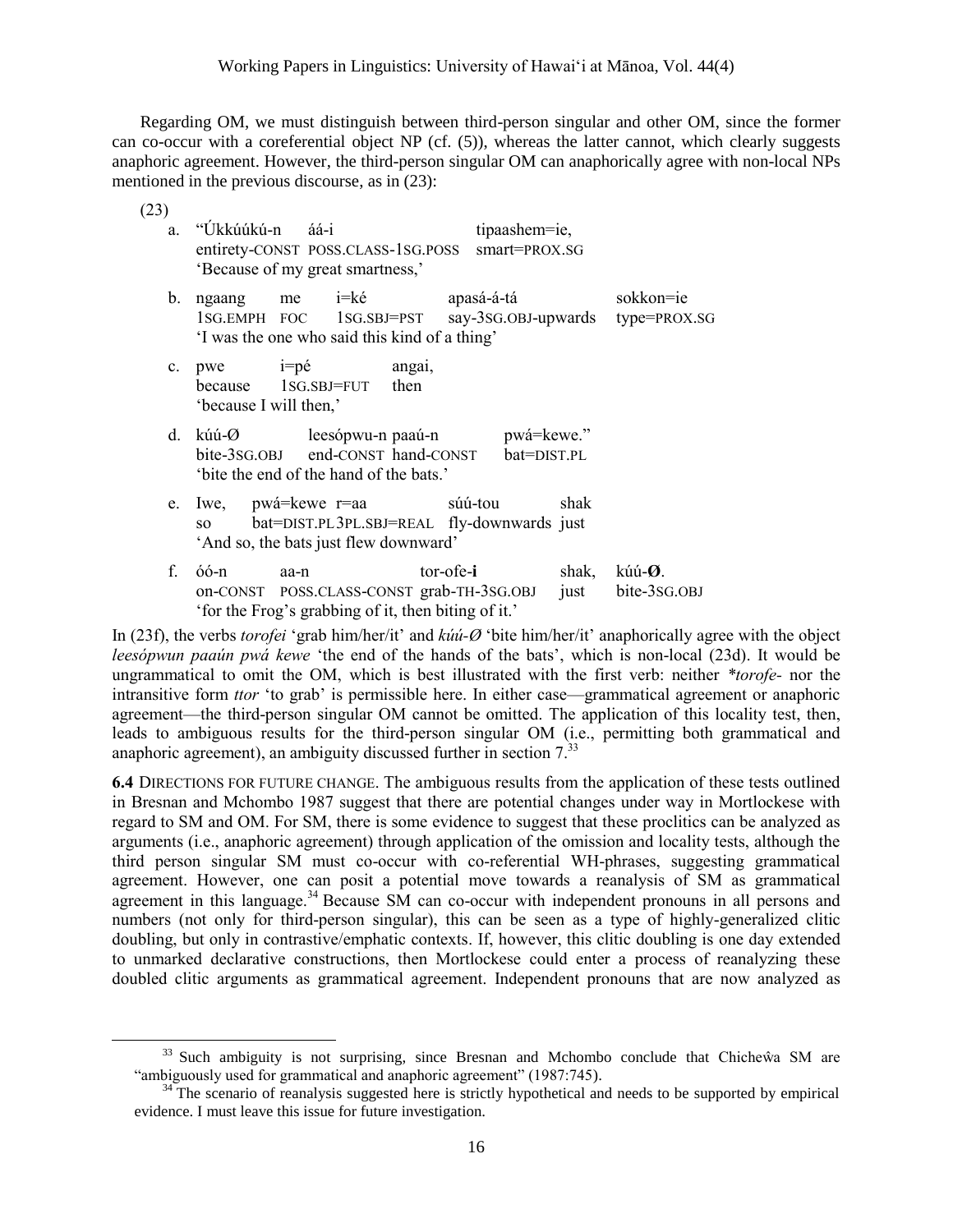adjuncts that co-occur with coreferential SM arguments (figure 3) may then soon be reanalyzed as the new subject arguments that co-occur with SM agreement morphemes (figure 4).<sup>35</sup>

FIGURE 3. Argument schema

### **[Subject NP/Independent Pronoun]adjunct [SM]argument=TAM/Adverb/Verb**

FIGURE 4. Agreement schema

### **[Subject NP/Independent Pronoun/0/ ]argument [SM]agreement=TAM/Adverb/Verb**

In contrast, OM appear to have at least two distinct patterns. On the one hand, the non-third-person singular OM are readily analyzable as anaphoric agreement (when there is no overt direct object), especially since these OM cannot co-occur with coreferential independent object pronouns (otherwise a sign of grammatical agreement). On the other, the third-person singular OM appears to have two functions: anaphoric agreement (when there is no overt nominal direct object) and a general transitivity marker (when co-occuring with overt nominal direct objects).

**7.** THE THIRD-PERSON SINGULAR OM AS A TRANSITIVITY MARKER. A common grammaticalization pattern found in the world's languages is the reanalysis of a high-frequency third-person singular element as a zero-form. For example, in the context of Proto-Indo-European reconstruction, Watkins' Law proposes that an inflected verb stem that originally contains a third-person singular subject is reanalyzed as a zero exponent, thus providing the basis for the construction of a new paradigm based on that reanalyzed stem (Watkins 1962). In the case of Mortlockese, the third-person singular OM is being reanalyzed as a transitivity marker, and the actual third-person singular exponent as zero-marked. This particular OM, then, exhibits plurifunctionality: (1) when there is an overt direct object—regardless of whether the object is singular or plural (or coordinated)—the OM functions like a general transitivity marker, and less likely as true grammatical agreement; and (2) when there is no overt direct object, the OM functions more like anaphoric agreement. Crucially, in the second pattern, the singular-plural contrast in the OM is retained. Recall (8), in which it is ungrammatical for the third-person plural OM to co-occur with overt plural or coordinated objects, and the third-person singular OM is required. However, if those objects were to have been mentioned earlier in the discourse (or are understood from context), then the use of the third-person plural OM is licit, but not the third-person singular OM, shown in (24):

(24) Ngaang i=sán mwo shuu-{ngee-**r/**\*nge-i} 1SG.EMPH 1SG.SBJ=NEG.POT yet meet-TH-3PL.OBJ/TH-3SG.OBJ 'As for me, I have not yet met them (re: those men, or Rayleen and Romcy).'

 $\overline{a}$ 

This further supports the hypothesis that OM other than third-person singular are actually arguments (i.e., anaphoric agreement) rather than true (grammatical) agreement.<sup>36</sup> Similar patterns are attested crosslinguistically; in Kinyarwanda, for example, OM only surfaces when an object is not overtly expressed (i.e., anaphoric agreement) (Baker 1988).

Currently, the generalized use of the third-person singular OM as transitive marker is limited to when the direct object is third-person and an NP that has old-information status. The transitivity marker analysis predicts at least two scenarios (happening over time): (1) this marker may be allowed to co-occur with independent pronouns other than third-person singular, and (2) this marker can co-occur with non-

 $35$  My preliminary analyses of discourse narratives in Nómwonweité (another Chuukic language closely related to Mortlockese) suggest that the language is already in this stage of reanalysis.

<sup>&</sup>lt;sup>36</sup> Many thanks to William O'Grady for assisting me in clarifying these observations, as an outgrowth of an unrelated pilot project on the acquisition of Mortlockese SM and OM.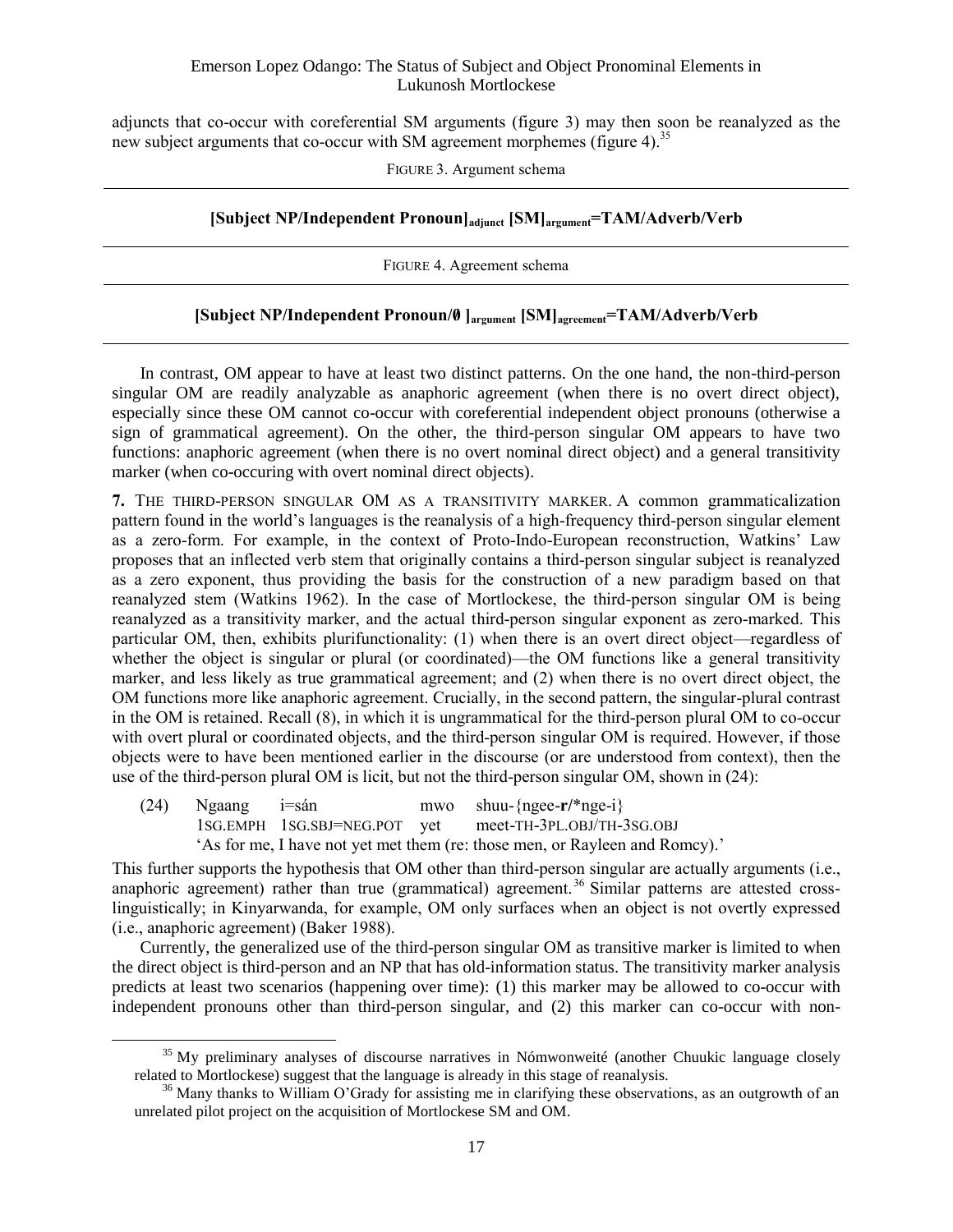specific/non-definite overt objects. Regarding the first scenario, there is evidence from the speech of the current young generation in which there is apparent free alternation between the suffix form and the independent form of pronominal objects, as illustrated in (25a–b):

(25)

- a. i=aa kútt-óó-**k** 1SG.SBJ=REAL search-TH-2SG.OBJ 'I search for you'
- b. i=aa kútt-aa-Ø **een**  1SG.SBJ=REAL search-TH-3SG.OBJ 2SG 'I search for you'

Much investigation needs to be done to ascertain the frequency and acceptability of these patterns, since (25b) in particular is not generally attested in the speech of older adults.<sup>37</sup> However, other examples are robustly attested in the speech of both young and old generations, such as the free alternation within the pair in (26a–b):

(26)

l

- a. r=aa wér-e-**kish** 3PL.SBJ=REAL see-TH-1PL.INCL.OBJ 'they see us (inclusive)'
- b. r=aa wér-e-**i kiish** 3PL.SBJ=REAL see-TH-3SG.OBJ 1PL.INCL 'they see us (inclusive)'

There is no phonological environment or discourse/pragmatic context to condition the variation; both are equally grammatical and felicitous. Not all persons and numbers allow variation such as that in (26a–b), suggesting that the reanalysis of the third-person singular OM as a transitivity marker is still in progress. Note that the combinations of third-person singular OM and third-person singular independent pronoun *ii* are ungrammatical (e.g., \**wérei ii*).

Regarding the second scenario, one might suspect that the transitivity marker is better analyzed in the context of the information status of the overt object. Indeed, the majority of instances of overt thirdperson singular OM on the verb co-occuring with overt objects are cases in which the objects are marked with demonstrative enclitics, such as  $mw\acute{a}a = we'$  that man' in (2) and *shaan=ie* 'this water' in (5); these are high-frequency patterns in naturalistic discourse and written texts, as well as in elicited examples. However, it is also possible to allow overt third-person singular OM to co-occur with unmarked (nonspecific/non-definite) objects, such as in (27), taken from a written narrative:

(27) iwe Taak Ø=aa úró pwe Likkaarek e=pé wisan-e-**i afalafal**. so T. 3SG.SBJ=REAL say that L. 3SG.SBJ=FUT role-TH-3SG.OBJ speech 'So Taak said that Likkaarek will take the role of giving a speech.'

This is the first mention of the object *afalafal* 'speech' at this point in the discourse, and it is arguably generic (i.e., speech in general, not a specific discourse-old speech). This object co-occurs with the thirdperson singular OM on the verb *wisanei* 'to take the role of something'. Much needs to be investigated regarding the discourse contexts that permit these kinds of alternations, but for the moment, we can at least observe that the third-person singular OM can co-occur with non-specific/non-definite objects, which is consistent with the transitivity marker analysis. The relatively low frequency of these constructions (as compared to canonical  $[OM + N +$  demonstrative] constructions) might suggest that this is a strategy that is either entering into the language, or is fading away.<sup>38</sup>

 $37$  There appears to be dialectal variation in the licitness of these patterns, since (25b) is not permissible in Ettal Mortlockese (Jojo Peter, pers. comm., 2012).

<sup>&</sup>lt;sup>38</sup> Older Mortlockese texts need to be consulted to assess this, but that is beyond the scope of this paper.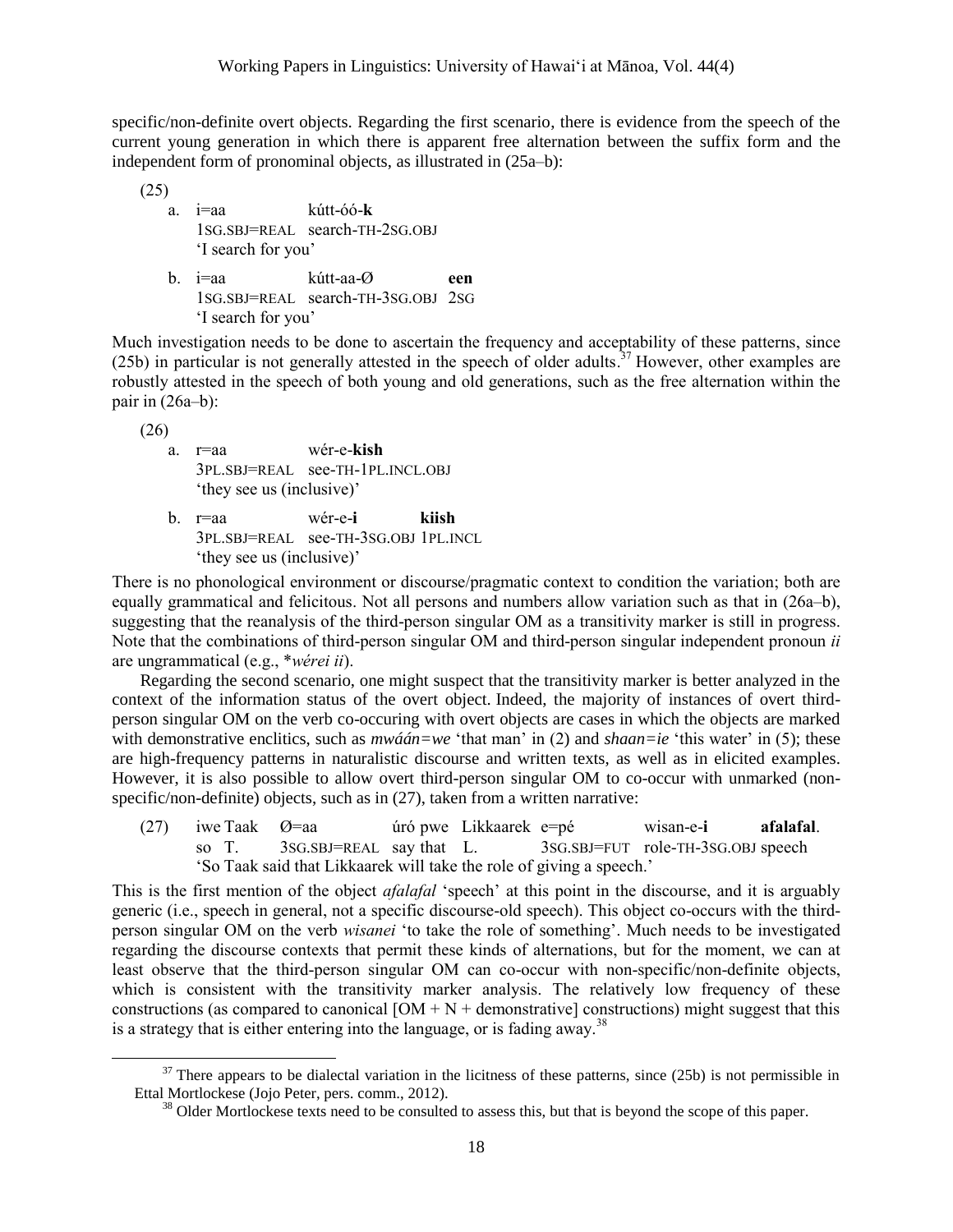**8.** FUTURE INVESTIGATIONS AND CLOSING REMARKS. My discussions in sections 4 and 5 show that Mortlockese SM are best analyzed as proclitics, whereas OM are suffixes. In section 6, I conclude that SM are most likely arguments, but I also raise the possibility that they may potentially become more agreement-like while still retaining some characteristics of argumenthood (i.e., going through a stage of ambiguous interpretation, as in Chicheŵa SM). OM, on the other hand, exhibit a split in patterns between the third-person singular and others, with the former likely undergoing reanalysis as a transitivity marker, discussed in section 7. Apart from the directions for future research I raise in sections 6.4 and 7, there are a number of important residual questions. Regarding grammaticalization, Romance languages, for example, are excellent testing grounds for observing shifts in process. Culbertson and Legendre (2010) show that in colloquial spoken French, clitic pronouns are obligatory with subject pronouns, optional with definite NP subjects, and ungrammatical with indefinite NP subjects. My preliminary investigations in Mortlockese show that SM are obligatory (null SM notwithstanding) for all three cases, including indefinite NP subjects. Picard, a regional language of France, shows the same pattern as Mortlockese; furthermore, in Picard, the subject clitics have completely been reanalyzed as subject-agreement markers (Auger 1994, 2004). Mortlockese may very well be in the process of moving away from a stage similar to colloquial spoken French and in the direction of Picard.

Regarding the issue of null SM (cf. (17e) and (17g)), preliminary discourse analysis shows that they have very low frequency in discourse narratives compared to verbal clauses with overt SM. Despite the marginal status of this null SM construction, we must wonder why such a construction is even allowed, and what motivates it. Given that interlocutors have multiple syntactic options for shaping the flow of information, we might look to discourse and pragmatic explanations for this strategy (cf. Du Bois 1985). Indeed, the low frequency of null SM might suggest that this strategy is fading away in Mortlockese, a strategy that may have been permissible for elements analyzed as arguments, but is no longer tenable for elements now being analyzed as agreement (i.e., the desire to avoid null grammatical agreement, hence the low frequency and marginal status).<sup>39</sup> Then again, the low frequency of null SM could also mean that this strategy is slowly being adopted by speakers over time, a scenario for which a discourse *pro*-drop analysis could provide some explanation. These speculations need to be borne out with extensive analyses of discourse corpora.

This paper is very much a work-in-progress that attempts to fill a rather large hole in the morphophonological and morphosyntactic research of Micronesian languages. Chuukic languages, Micronesian languages in general, and Oceanic languages as a whole consistently exhibit SM and OM, yet few authors have taken the opportunity to determine the morphophonological and morphosyntactic status of these pronominal elements. This paper shows that the observations of SM and OM in Mortlockese (and other languages) can contribute to wider theoretical discussion about the status of clitics and the various paths taken on the road to grammaticalization.

#### REFERENCES

ANDERSON, STEPHEN R. 1992. *A-morphous morphology*. Cambridge: Cambridge University Press.

l

- AUGER, JULIE. 1994. On the nature of subject clitics in Picard. In *Issues and theory in Romance linguistics*, ed. by Michael L. Mazzola, 159–79. Washington, D.C.: Georgetown University Press.
- AUGER, JULIE. 2004. Pronominal clitics in Picard revisited. In *A Romance perspective on language knowledge and use. Selected papers from the 31st Linguistic Symposium on Romance Languages (LSRL), Chicago, 19–22 April 2001*, ed. by Rafael López Núñez-Cedeño and Richard Luis Cameron, 3–20. Philadelphia, PA: John Benjamins Publishing Company.

<sup>&</sup>lt;sup>39</sup> Another path to examine is the influence of certain register effects that are observed in English (cf. Thrasher 1977 for subject drop in adult English casual speech, as well as Haegeman and Ihsane 2001 for subject drop in diary-style writing, a register that in turn has its own dialectal variation).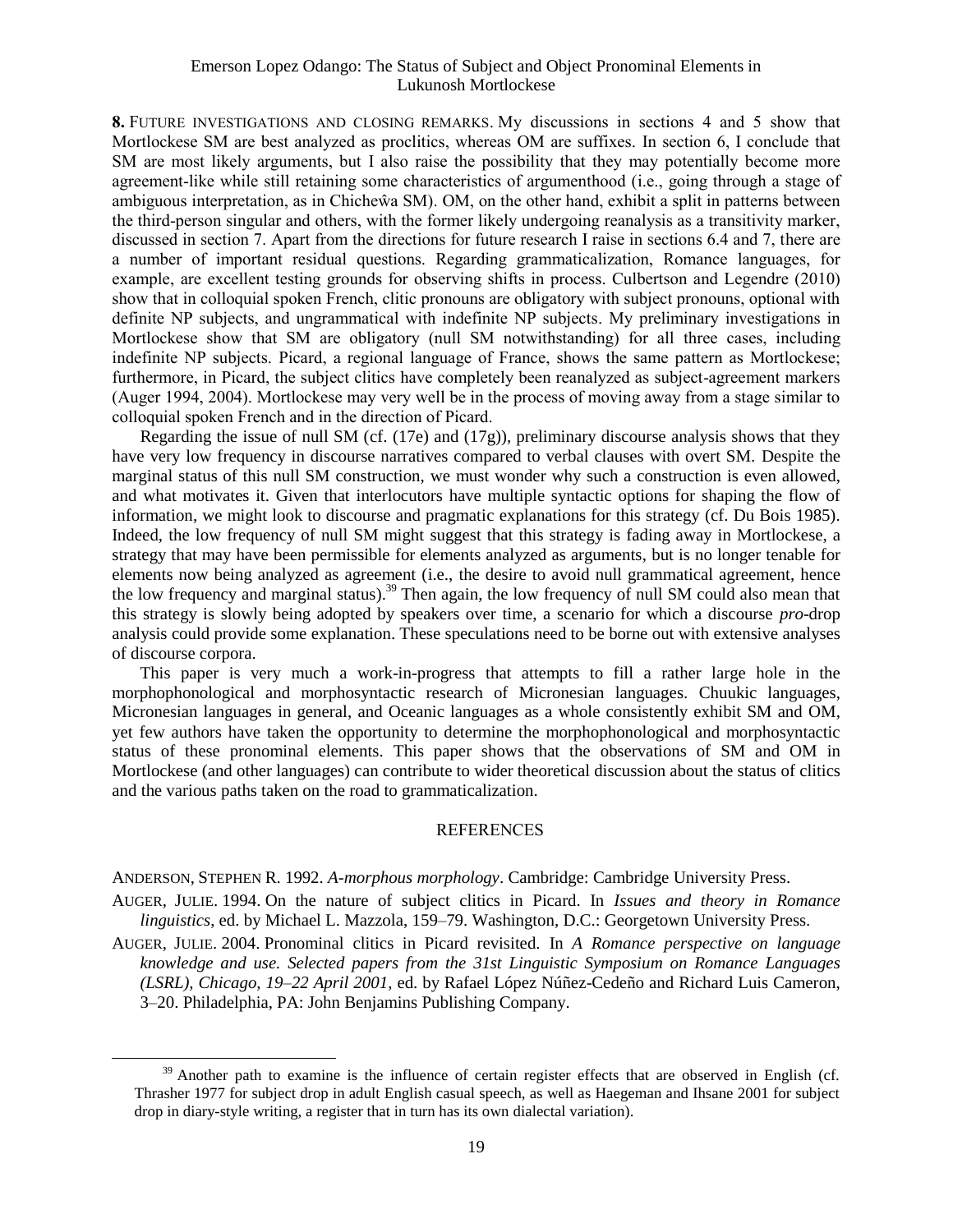- BAKER, MARK. 1988. *Incorporation: A theory of grammatical function changing*. Chicago, IL: University of Chicago Press.
- BAUER, LAURIE. 2003. *Introducing linguistic morphology*, 2nd edn. Washington, D.C.: Georgetown University Press.
- BENDER, BYRON W.; WARD H. GOODENOUGH; FREDERICK H. JACKSON; JEFFREY C. MARCK; KENNETH L. REHG; HO-MIN SOHN; STEPHEN TRUSSEL; AND JUDITH W. WANG. 2003. Proto-Micronesian Reconstructions—1. *Oceanic Linguistics* 42:1–110.
- BRESNAN, JOAN. 2001. *Lexical-Functional syntax*. Malden, MA: Blackwell Publishers Inc.
- BRESNAN, JOAN, AND SAM A. MCHOMBO. 1987. Topic, pronoun, and agreement in Chicheŵa. *Language* 63:741–82.
- CHUUK BRANCH STATISTICS OFFICE. 2000. 2000 FSM census of Chuuk. Division of Statistics, FSM Department of Economic Affairs.
- CULBERTSON, JENNIFER, AND GÉRALDINE LEGENDRE. 2010. Investigating the evolution of agreement systems using an artificial language learning paradigm. *Proceedings of the Western Conference on Linguistics* (WECOL). http://www.bcs.rochester.edu/people/jculbertson/papers/CulbertsonLegendre WECOL2010.pdf. (8 November, 2011.)
- DU BOIS, JOHN W. 1985. Competing motivations. In *Iconicity in syntax*, ed. by John Haiman, 343–65. Amsterdam: Benjamins.
- DYEN, ISIDORE. 1965. *A sketch of Trukese grammar*. American Oriental Series, Essay 4. New Haven, CT: American Oriental Society.
- EVANS, BETHWYN. 2008. Subject agreement in Marovo: Diachronic explanations of synchronic conditions. *Oceanic Linguistics* 47:383–408.
- GOOD, ELAINE M., AND WELDIS WELLEY. 1989. A preliminary grammar sketch, text and vocabulary of Pingilapese. In *Papers in Kosraean and Ponapeic*, ed. by Elaine M. Good and Weldis Welley, 1–114. Series C-112. Canberra: Pacific Linguistics.
- GOODENOUGH, WARD H., AND HIROSHI SUGITA. 1980. *Trukese–English dictionary*. Memoirs of the American Philosophical Society, vol. 141. Philadelphia, PA: American Philosophical Society.
- HAEGEMAN, LILIANE, AND TABE IHSANE. 2001. Adult null subjects in the non-*pro*-drop languages: Two diary dialects. *Language Acquisition* 9:329–46.
- HARRIS, ZELLIG. 1951. *Methods in structural linguistics*. Chicago, IL: University of Chicago Press.
- HATTORI, RYOKO. 2012. *Preverbal particles in Pingelapese: A language of Micronesia*. University of Hawai'i at Mānoa PhD dissertation.
- HOPPER, PAUL J., AND SANDRA A. THOMPSON. 1980. Transitivity in grammar and discourse. *Language* 56(2):251–99.
- HOPPER, PAUL J., AND ELIZABETH TRAUGOTT. 1993. *Grammaticalization*. New York, NY: Cambridge University Press.
- JACKSON, FREDERICK HENRY. 1983. *The internal and external relationships of the Trukic languages of Micronesia*. University of Hawai'i at Mānoa PhD dissertation.
- LEWIS, PAUL M. (ed.). 2009. *Ethnologue: Languages of the world, Sixteenth edition*. Dallas, TX: SIL International. Online version: http://www.ethnologue.com/. (12 December, 2011.)
- LICHTENBERK, FRANTISEK. 2005. On the notion of "adjective" in Toqabaita. *Oceanic Linguistics* 44: 113–44.
- LYNCH, JOHN; MALCOLM ROSS; AND TERRY CROWLEY. 2002. *The Oceanic languages*. Curzon language family series: 1. Surrey: Curzon.
- MATTHEWS, P. H. 1991. *Morphology*. Cambridge: Cambridge University Press.
- NEELEMAN, AD, AND KRISZTA SZENDRŐI. 2007. Radical pro drop and the morphology of pronouns. *Linguistic Inquiry* 38(4):671–714.